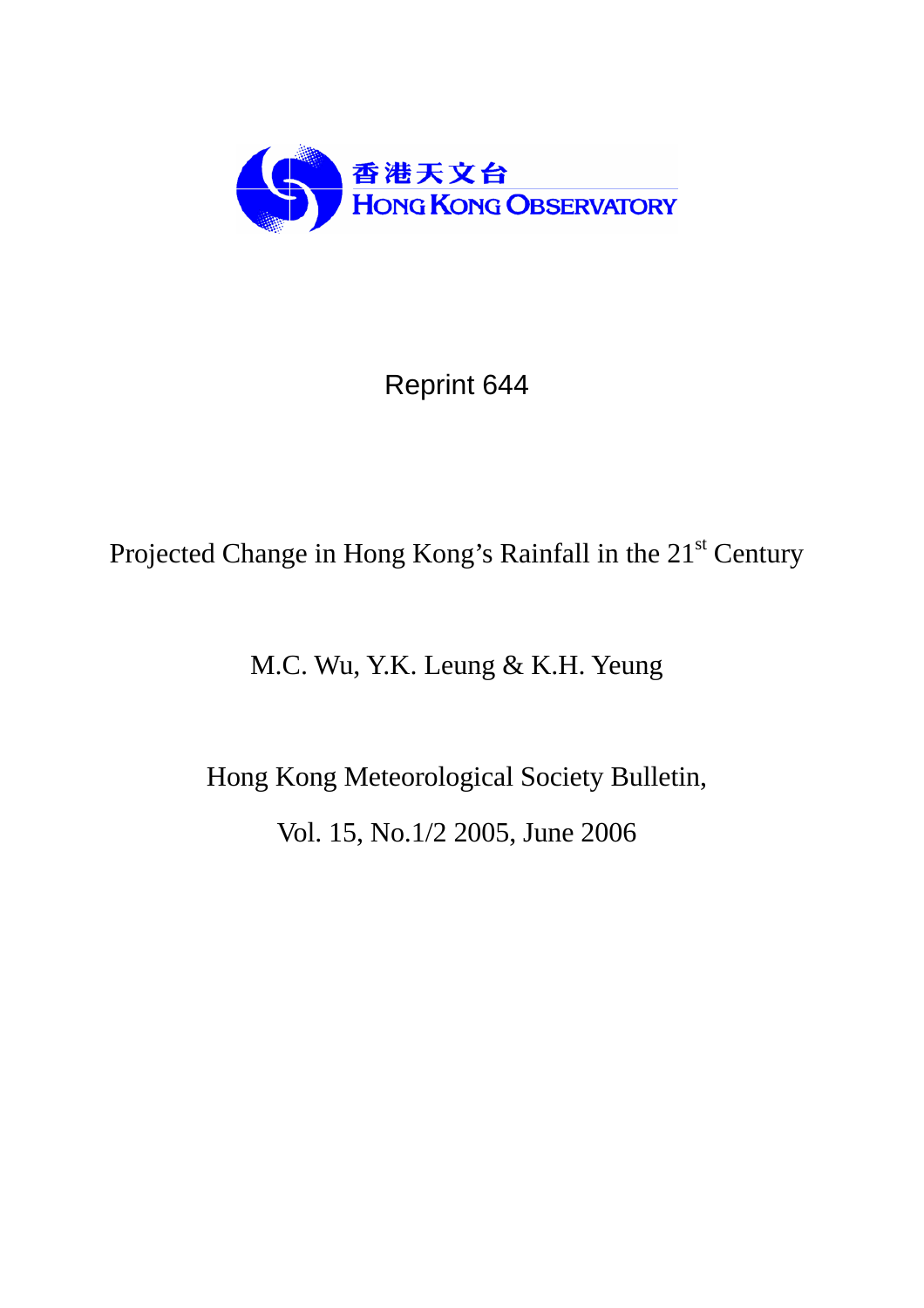## **Projected Change in Hong Kong's Rainfall in the 21st Century**

M.C. Wu, Y.K. Leung and K.H. Yeung Hong Kong Observatory, 134A Nathan Road, Kowloon, Hong Kong

#### **Abstract**

 By downscaling rainfall forecasts made by global climate models, it was found that due to global warming, the annual rainfall in Hong Kong would increase at a rate of about  $1\%$  per decade in the  $21<sup>st</sup>$  century, about the same as in the previous 120 years. In the last 10 years of this century, that is, in the years 2090-2099, the annual rainfall at the Hong Kong Observatory (HKO) Headquarters is expected to be about 2430 mm, or 216 mm above the 1961-1990 average of 2214.3 mm.

In addition, the year-to-year variability in rainfall would also increase. In the 21st century, it is expected that there will be 6 years with annual rainfall exceeding 3343 mm, the highest rainfall recorded at HKO Headquarters in the past 120 year, and 3 years with annual rainfall less than the lowest of 901 mm. Also, from the 30-year period 1961-1990 to the last 30 years of this century, that is, 2070-2099, the number of days in a year with hourly rainfall exceeding 30 mm will increase from about 5.6 to 6.5.

#### **1. Introduction**

The Intergovernmental Panel on Climate Change (IPCC) concluded in its Third Assessment Report that the global mean surface temperature has increased by  $0.6 \pm 0.2$ °C in the 20th century, and might increase by a further 1.4°C to 5.8°C before the end of 2100 depending on the emission scenario (IPCC 2001). The report also pointed out that in association with this global warming, the global average precipitation would increase and larger year to year variations in precipitation are very likely over most areas where an increase in mean precipitation is projected. Enhancement in the water cycle associated with global warming is a likely reason for the projected increase in global precipitation.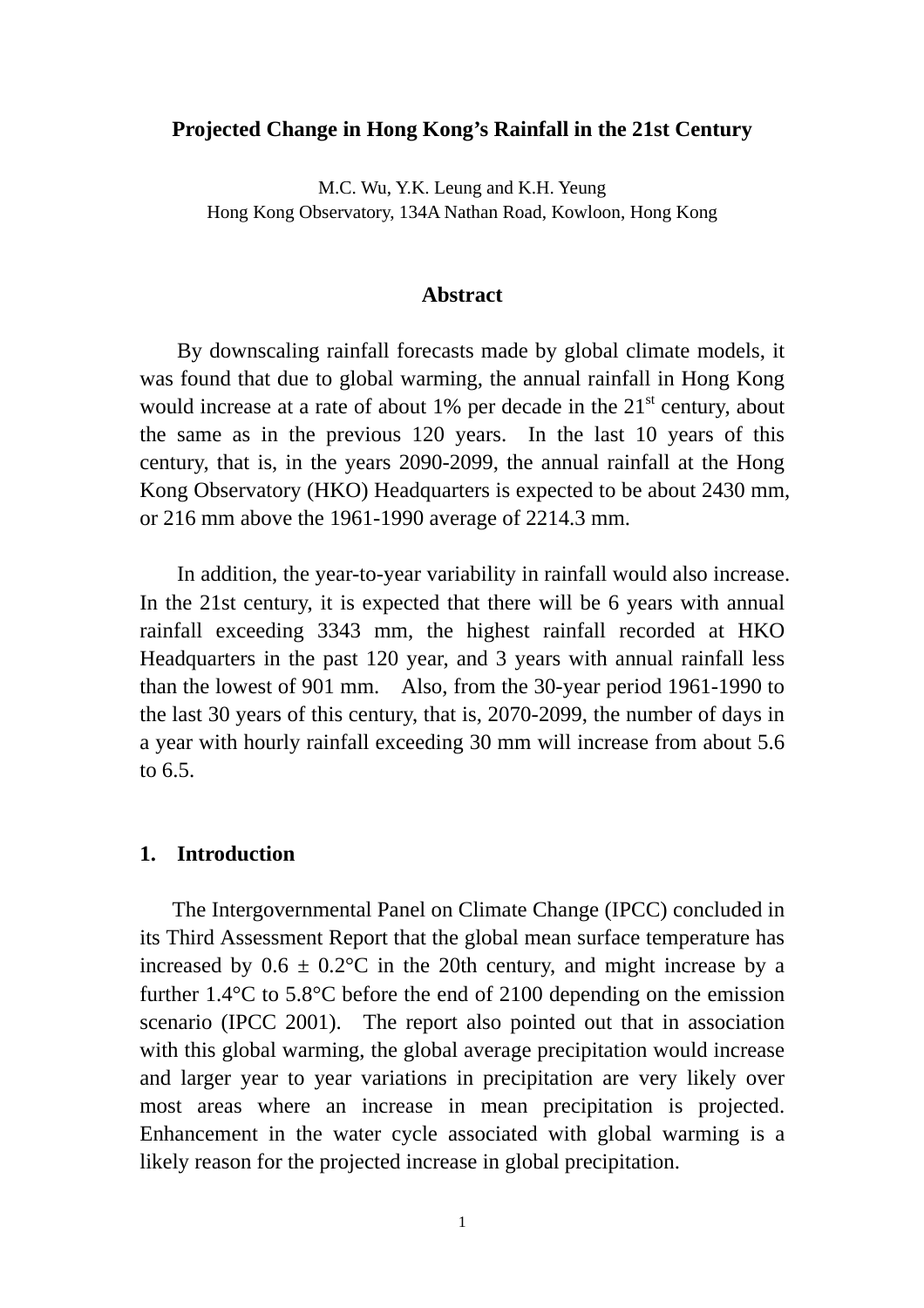For Hong Kong, using the statistical downscaling method, Leung *et al.* (2005) showed that under the influence of global warming, in the last decade of this century the annual mean temperature in Hong Kong could rise by 1.7°C to 5.6°C above the 1961-1990 normal. The present study is an attempt to project the change in rainfall in Hong Kong up to the end of the century using this statistical downscaling method. The parameters examined are annual rainfall, the number of rain days, viz., days with more than 0.1 mm of rainfall, and the number of heavy rain days, viz., days with hourly rainfall greater than 30 mm which is one of the criteria for issuing the Amber Rainstorm Warning.

## **2. Data**

Historical rainfall data and rainfall forecasts made by global climate models are used in this study. The historical rainfall data used are the monthly rainfall recorded between 1951 and 2000 at the HKO Headquarters, 41 stations in southern China (area bounded by 20-30°N, 105-120°E ) indicated by white dots in Figure 1, and 40 in central China (area bounded by 30-40°N, 105-120°E) indicated by black dots in Figure 1. The data were sourced from HKO and the National Climate Centre (NCC) of the China Meteorological Administration (CMA).

 The rainfall forecasts used here are the gridded monthly forecasts made by the seven global climate models CSIRO-Mk2, ECHAM4/OPYC3, HadCM3, NCAR DOE-PCM, GFDL (consisting of the low resolution GFDL-R15 and the high resolution GFDL-R30), CCCma (consisting of CGCM1 & CGCM2) and CCSR/NIES. These forecasts are available from IPCC's Data Distribution Centre website http://ipcc-ddc.cru.uea.ac.uk/. A summary of the parent organizations and resolutions of these models can be found in Leung *et al*. (2005). The emission scenarios under which rainfall projections are available from the Data Distribution Centre are listed in Table 1. Details of the emission scenarios can be found in Houghton *et al*. (1994) and Nakicenovic *et al*. (2000).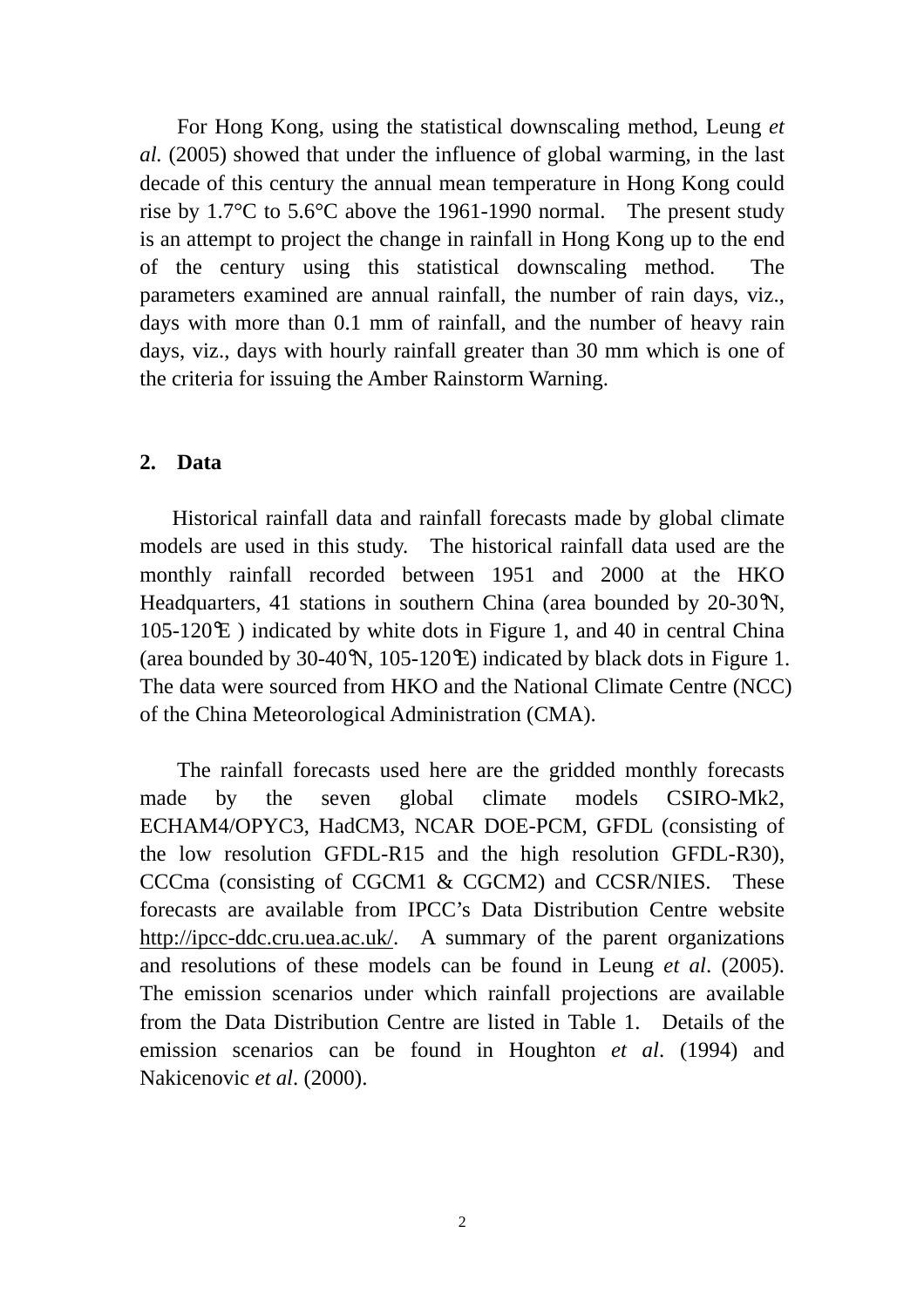## **3. Methodology**

## (a) Annual rainfall

#### (i) *Statistical downscaling*

 The statistical downscaling technique is one of two techniques used to generate local and regional scale climate projections from global climate model forecasts which are usually made at relatively low spatial resolution, typically 300 km x 300 km (e.g., Kilsby *et al*. 1998). It has become popular because of its computational economy compared with the alternative approach which is dynamical downscaling (see for example Benestad 2001, Fan *et al.* 2005), and has a level of skill on par with the dynamical approach (Murphy 1999). Rainfall and temperature are two of the variables most frequently downscaled statistically (e.g., Hanssen-Bauer *et al.* 2005). Regression is often employed in statistical downscaling (see for example Wigley *et al*. 1990, Wilby *et al.* 2005).

 Statistical downscaling usually involves two main steps (e.g., Mullan *et al*. 2001). Firstly, an empirical relationship between a local or regional predictand, such as rainfall or temperature, and some large-scale predictors which may be sea level pressure, air temperature, geopotential height (von Storch *et al.* 1993, Kidson and Thompson 1998, Wilby and Wigley 2000) or rainfall (Widmann *et al*. 2003) is established using historical data. Secondly, global model forecasts of the selected large-scale predictors are fed into the regression equation to give projected values of the local or regional predictand.

As in the temperature projection study for Hong Kong undertaken by Leung *et al.* (2005), this study uses regression–based downscaling of the rainfall forecasts of global climate models to project the change in Hong Kong's annual rainfall to the end of the century.

 A multiple linear regression relationship between annual rainfall anomaly at HKO as the predictand and two large-scale predictors, viz., the spatially averaged annual rainfall anomaly in southern China and the spatially averaged annual rainfall anomaly over central China (see Section 3(ii)) is established using historical data. The average annual rainfall anomaly over southern China is calculated from the monthly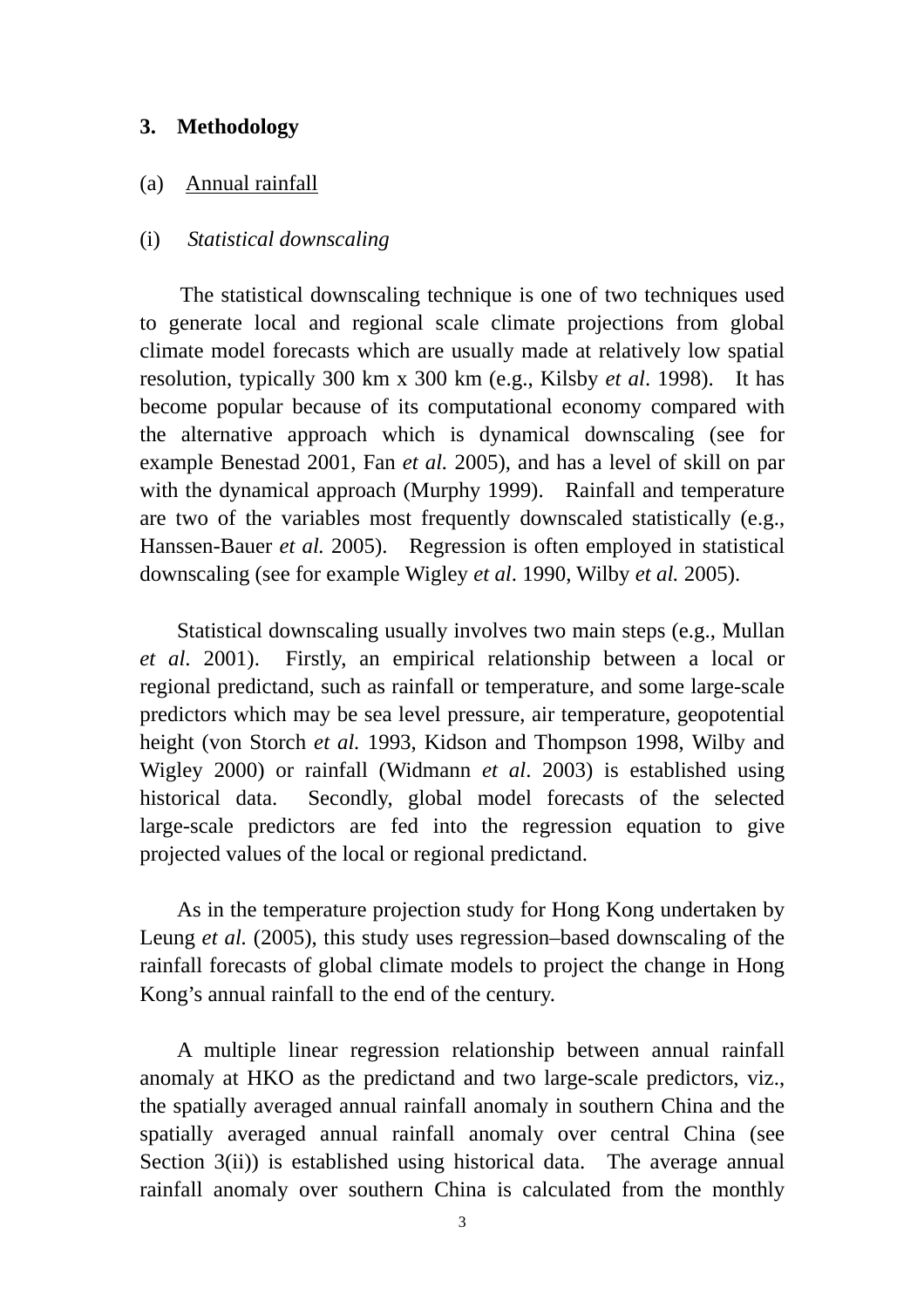rainfall recorded at the 41 stations, and the average annual rainfall anomaly over central China from the 40 stations. The average annual rainfall anomaly over each of these two regions in the future are computed from the model grid point values and then fed into the regression equation to give the projected annual rainfall anomaly for Hong Kong.

#### (ii) *Selection of predictors*

 That two large-scale predictors - spatially averaged rainfall over southern China and over central China - are needed is because of the very clear out-of-phase relationship in the annual rainfall anomalies in these two regions. When southern China has more than normal annual rainfall, central China would usually have lower than normal annual rainfall and vice versa (e.g., Dai *et al*. 1997).

## (iii) *The multiple linear regression equation for annual rainfall*

 The multiple regression equation for annual rainfall anomaly at HKO Headquarters *y* is

$$
y = 2.05x_1 - 1.79x_2 + 19.14\tag{1}
$$

where  $x_i$  is the spatial average of rainfall anomalies in southern China, and  $x<sub>2</sub>$  the spatial average of rainfall anomalies in central China (Figure 2). The coefficient of determination  $R^2$  is 0.42. That is, the proportion of variation in the annual rainfall anomaly at HKO Headquarters accounted for by the regression is 42% (Wilks 1995).

#### (b) Extreme annual rainfall

The usual way of classifying extreme values is to use two standard deviations as boundary (e.g., Palmer and Räisänen 2002, Wang and Xu 1997). Adopting this classification and using the mean and standard deviation in the period 1961-1990 lead to an annual rainfall greater than 3239 mm as extremely high annual rainfall, and an annual rainfall less than 1189 mm as extremely low annual rainfall. Furthermore, the absolute maximum and minimum annual rainfall for the 120 years of record were 3343 mm and 901 mm respectively. The annual rainfall for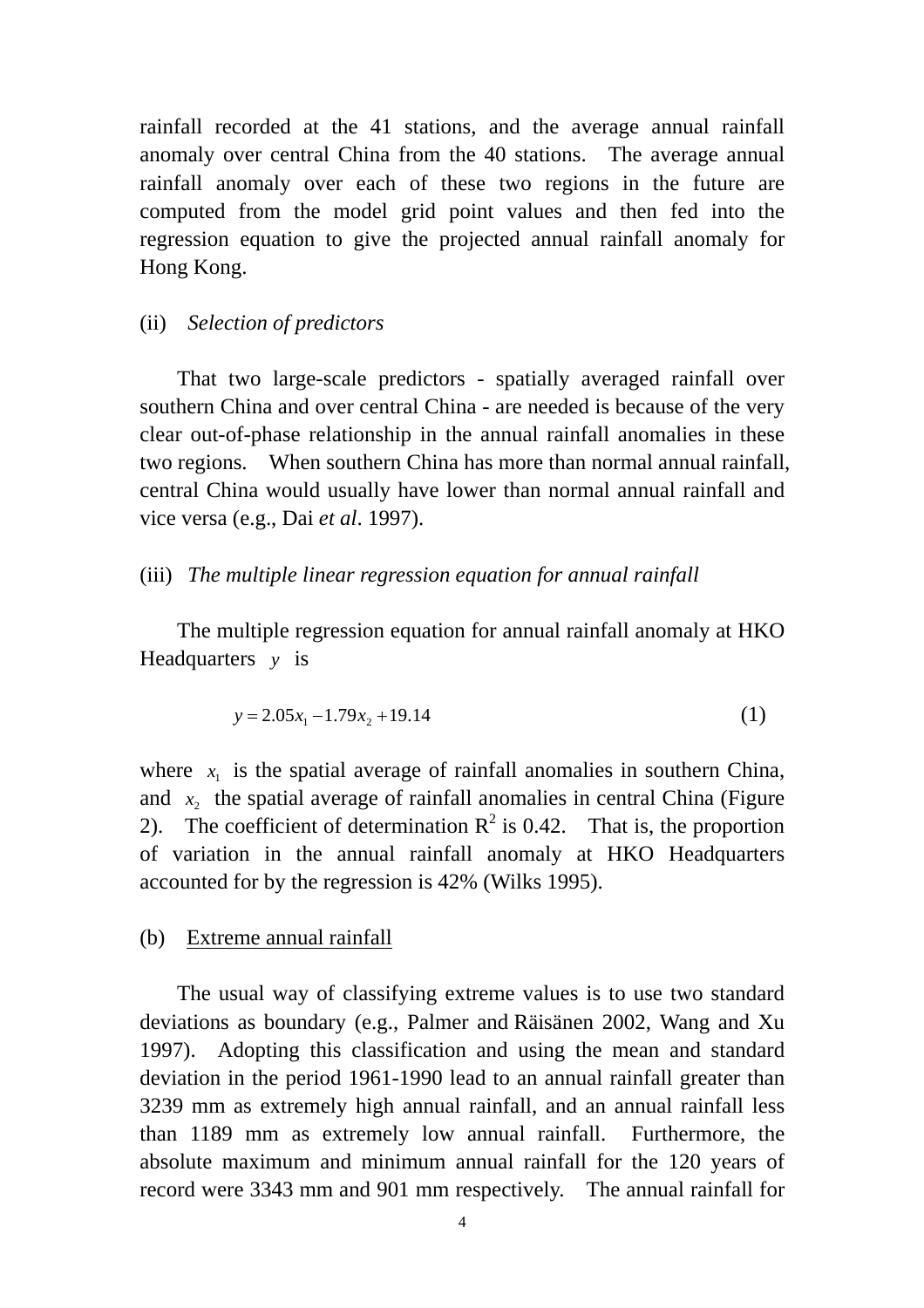each model and for each scenario is first found as in (a) and the number of years with annual rainfall outside the above thresholds is counted.

## (c) Number of rain days and number of heavy rain days

The projected number of rain days per year  $N_r$  is derived from the projected annual rainfall *y* . The linear regression equation, constructed from the number of rain days and annual rainfall observed at HKO Headquarters, is

$$
N_r = 0.019 \quad y + 95.6 \tag{2}
$$

The coefficient of determination  $R^2$  is 0.35, or 35% of the variation in the number of rain days  $N_r$  is accounted for by the regression.

Projection of the number of heavy rain days  $N<sub>h</sub>$ , viz., the number of days with hourly rainfall exceeding 30 mm is similarly made. The regression equation is

$$
N_h = 0.0035 \quad y \quad - \quad 2.04 \tag{3}
$$

The corresponding coefficient of determination  $R^2$  is 0.44. Thus some 44% of the variation in  $N_h$  is accounted for by equation (3).

## **4. Results and Discussion**

#### 4.1 Past rainfall trend

 Rainfall record at HKO Headquarters dated back 120 years to 1885. As shown in Figure 3, the annual rainfall at the HKO Headquarters has a rising trend of 20 mm (that is about 1%) per decade between 1885 and 2004, though this trend is not statistically significant at 5% level. Between 1947 and 2004, the trend is higher at 43 mm per decade, but it is again not statistically significant at 5% level. In the past 120 years, the annual rainfall lies between 901 mm and 3343 mm. The 1961-1990 normal of annual rainfall is 2214.3 mm.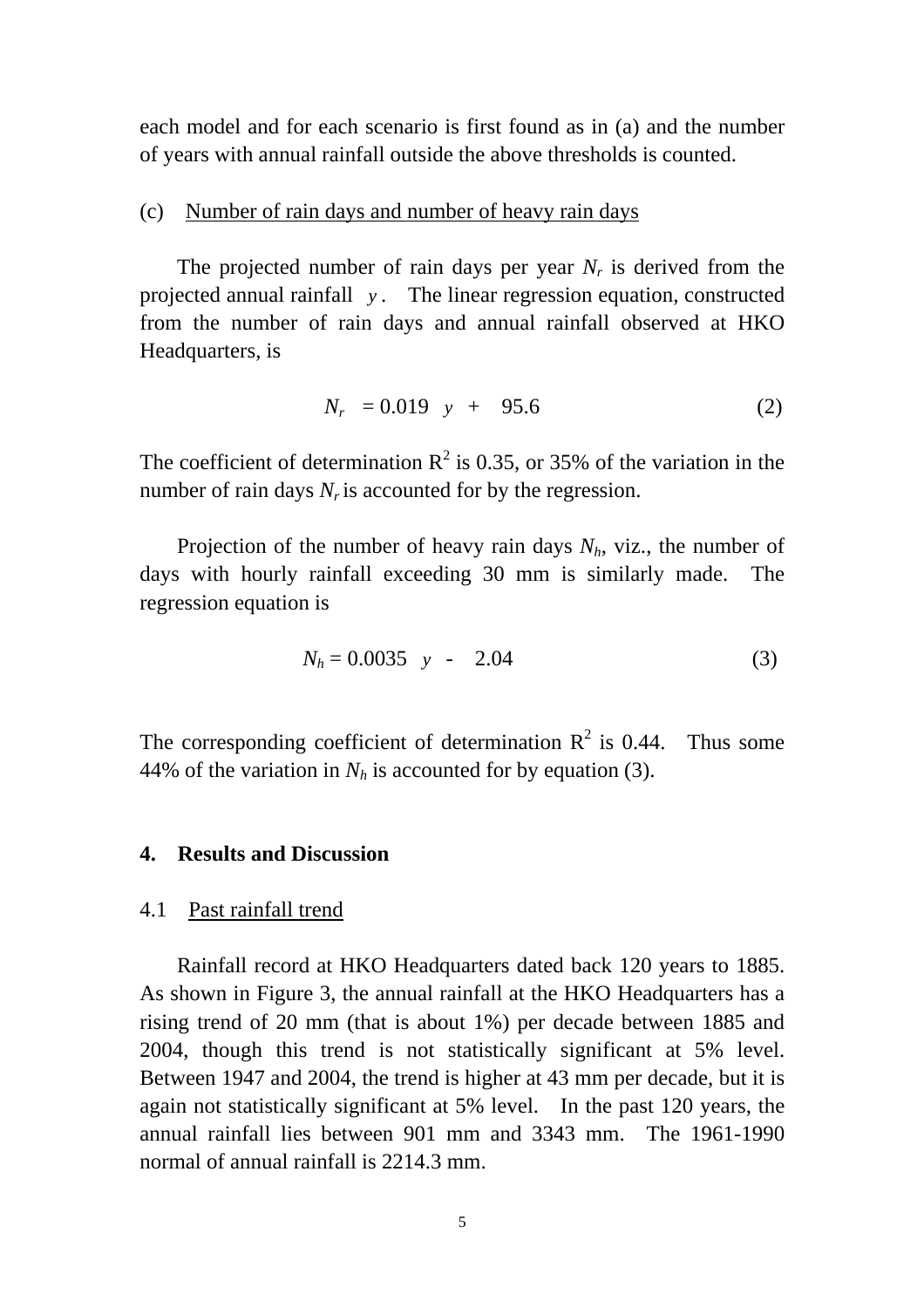#### 4.2 Projected changes in rainfall

#### (a) Annual rainfall

 Table 2 and Figure 4 give the projected annual rainfall in Hong Kong, which varies with the scenario and the model.

 For the scenario IS92a GG, Figure 5 shows little change in the multi-model ensemble mean annual rainfall anomaly in the  $21<sup>st</sup>$  century. The multi-model ensemble mean annual rainfall anomaly is generally negative in the emission scenario IS92a GS but positive in the SRES. Lai and Harasawa (2001) noted that if sulphate aerosols are added in the climate model simulation experiments, the rainfall in Asia will decrease. It was also mentioned in IPCC (1998) that when both the increase in greenhouse gases and sulphate aerosols are considered, the temperature difference between land and sea in the Asian monsoon region would decrease. Hence the monsoon would weaken and its associated rainfall would become less. For all scenarios, the multi-model ensemble mean annual rainfall anomaly is positive and also has a rising trend (Figure 5d).

 In the 30-year period 2070-2099, 20 out of 24 (i.e. 83%) different scenarios and models combinations forecast the annual rainfall anomaly to be positive, despite all forecasting positive annual mean temperature anomalies (Figure 6).

 Focusing on the models, the difference in simulation results between CCSR/NIES and CCCma is the largest (Table 3). Projected annual rainfall anomalies from CCSR/NIES in the eight emission scenarios are all positive, and also higher than those of other models in the same scenarios. The forecasts by CCCma are negative in most of the scenarios in contrast to the positive values from other models. This difference in model forecasts is possibly related to the limited skill of CCCma in simulating the present Asian climate (Lai and Harasawa 2001).

 Except IS92a GS, the multi-model ensemble mean annual rainfall anomalies are positive for different emission scenarios (see Table 3). This reflects that the increase in annual rainfall of Hong Kong is in line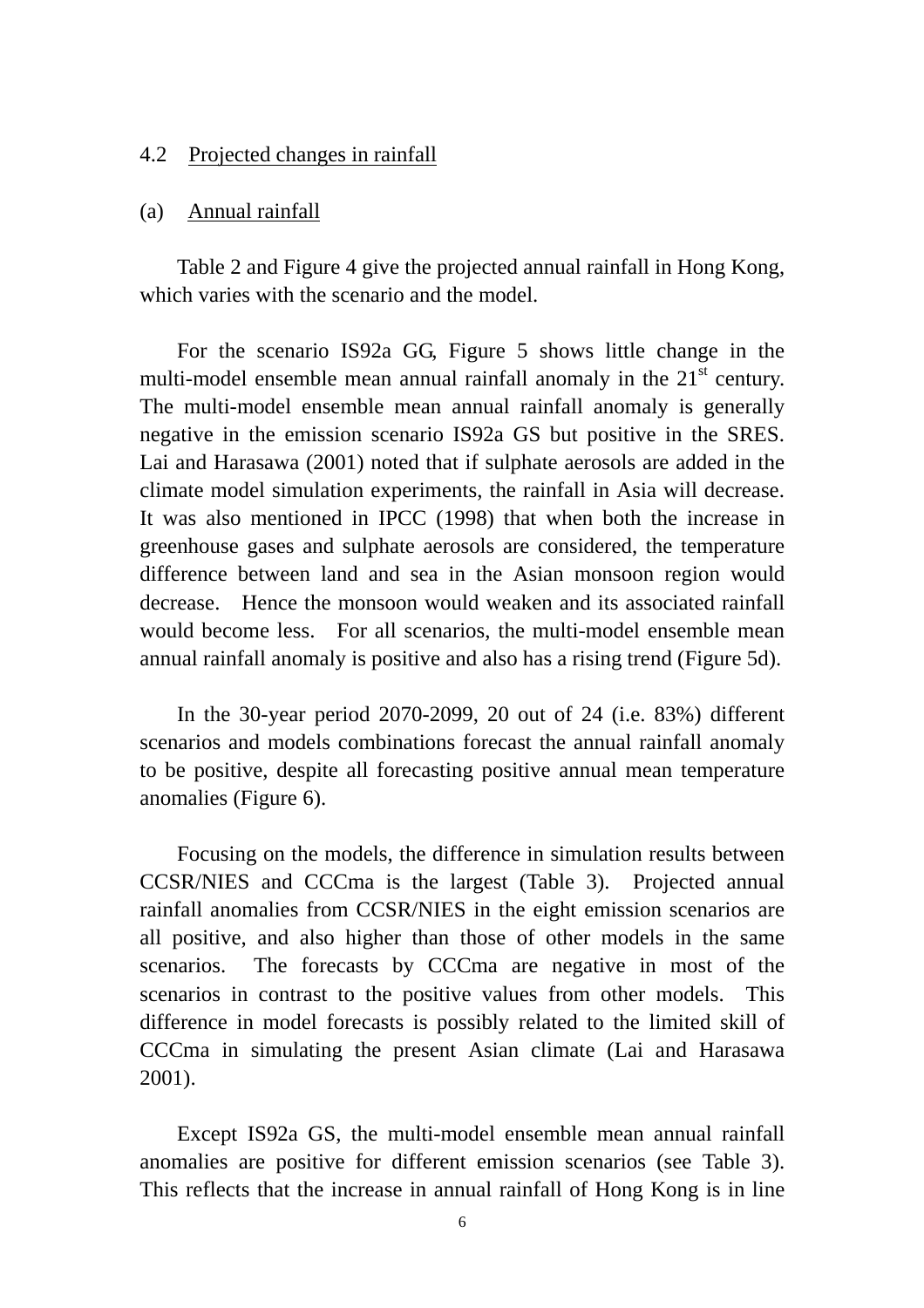with the increase in the concentration of carbon dioxide. Past model simulation studies have already revealed that the rainfall in East Asia and China would increase under the scenario of doubled carbon dioxide concentration (Zhao *et al*. 2005).

 Using the multi-model ensemble mean, the rainfall in Hong Kong would increase at a rate of about  $1\%$  per decade in the  $21<sup>st</sup>$  century, and the trend is statistically significant at the 5% level. This result is similar to that obtained by NCC of CMA for Guangdong (http://www.ipcc.cma.gov.cn/cn/MapSys/) (Figure 7). Table 4 compares the projected change in annual rainfall for Hong Kong from 1961-1990 to 2070-2099 obtained in the present study with that obtained by the Climate Research Unit (CRU) of the University of East Anglia of the United Kingdom (http://www.cru.uea.ac.uk/%7Etimm/climate  $\alpha$  /ateam/TYN CY 3 0.htm). It can be seen that the projected changes from the two studies are of the same sign for each scenario though differing in magnitude. This difference in magnitude is probably related to the difference in the downscaling method adopted. CRU has used the weighted average of projections at 0.5° resolution (Mitchell *et al*., 2002).

 In the last 10 years (2090-2099) of this century the ensemble mean annual rainfall is 2430 mm, or 216 mm above the 1961-1990 average of 2214.3 mm (Figure 4).

# (b) Extreme annual rainfall

 The multi-model ensemble mean number of years in which extremely high annual rainfall and extremely low annual rainfall would occur in 30-year periods in the  $21<sup>st</sup>$  century are shown in Figure 8. It can be seen that the ensemble mean number of years with extremely high annual rainfall rises from 1 in 1961-1990 to 4.6 (i.e. about 4 to 5) in 2070-2099. On the other hand, the number of occurrence of extremely low annual rainfall is expected to rise from 1 in 1961-1990 to 1.8 (i.e. about 2) in 2070-2099.

 In the past 120 years, the highest and lowest annual rainfall recorded at HKO Headquarters was 3343 mm and 901 mm, respectively. In the 21<sup>st</sup> century, the multi-model ensemble mean number of occurrences of annual rainfall above 3343 mm is 5.7 (i.e. about 6), while the number of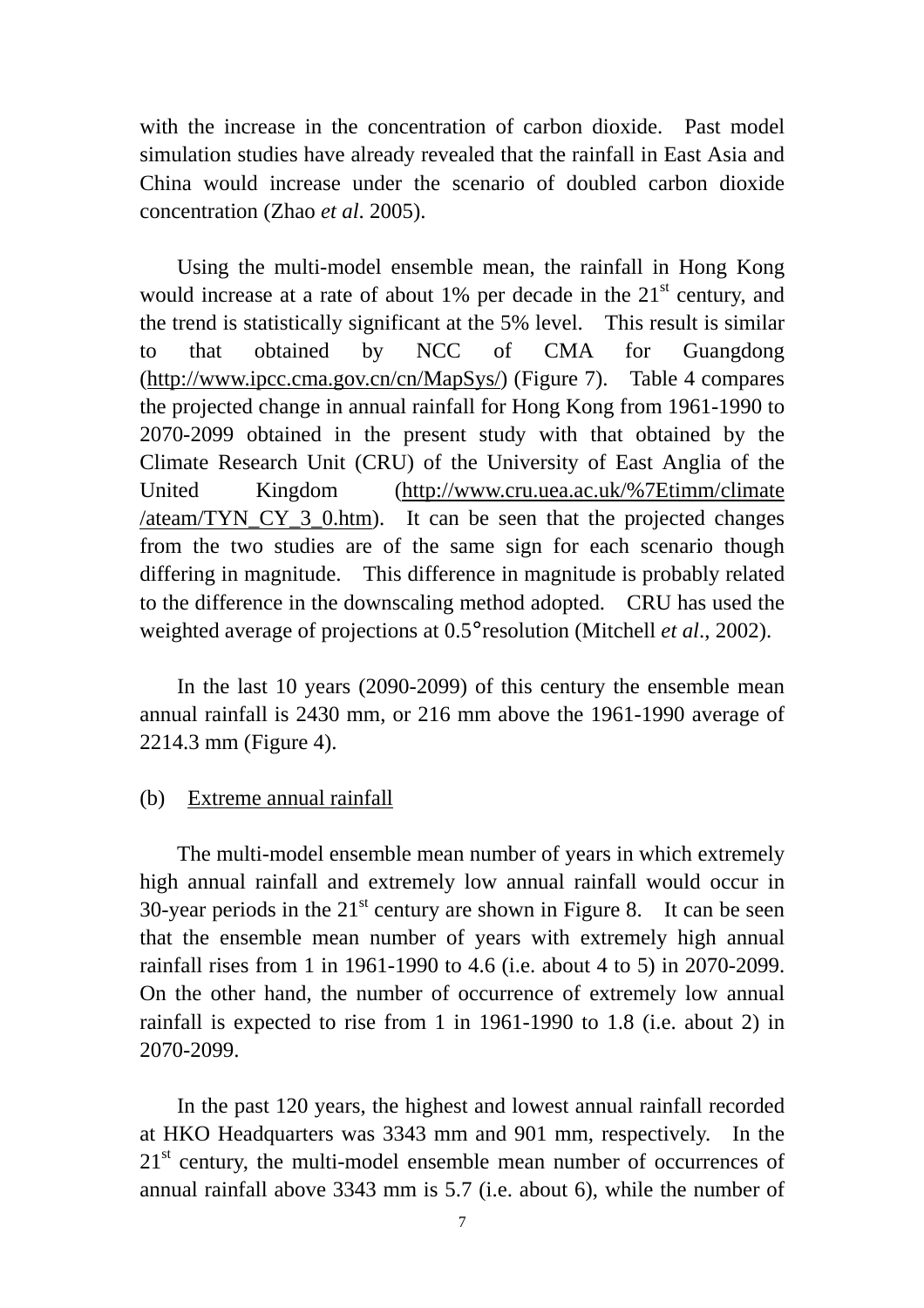occurrences of annual rainfall below 901 mm is 2.9 (i.e. about 3).

# (c) Number of rain days

 The number of rain days projected using Equation (2) are listed in Table 5. It can be seen that in 2070-2099, the multi-model ensemble mean number of rain days in a year is 142, slightly higher than the 137 days for 1961-1990.

## (d) Number of heavy rain days

 The number of heavy rain days projected using equation (3) is also given in Table 5. It can bee seen that the number of days in a year with hourly rainfall greater than 30 mm will increase from the 1961-1990 average of 5.6 to 6.5 in the period 2070-2099.

# **5. Conclusion**

 Statistical downscaling of rainfall forecasts made by global climate models shows that under the influence of global warming, annual rainfall in Hong Kong would increase at a rate of about  $1\%$  per decade in the  $21<sup>st</sup>$ century. It can be anticipated that in the years 2090-2099, the annual rainfall at HKO Headquarters would be about 2430 mm, an increase of 216 mm from the 1961-1990 average of 2214.3 mm.

The year-to-year variability in rainfall in Hong Kong would also increase. It is expected that in the 21st century there would be 6 years with annual rainfall exceeding 3343 mm the highest annual rainfall recorded at HKO Headquarters in the past 120 year, and 3 years with annual rainfall less than the lowest of 901 mm.

For the number of days with heavy rain, from the 30-year period 1961-1990 to the 30 years 2070-2099, the number of days in a year with hourly rainfall exceeding 30 mm will increase from about 5.6 to 6.5.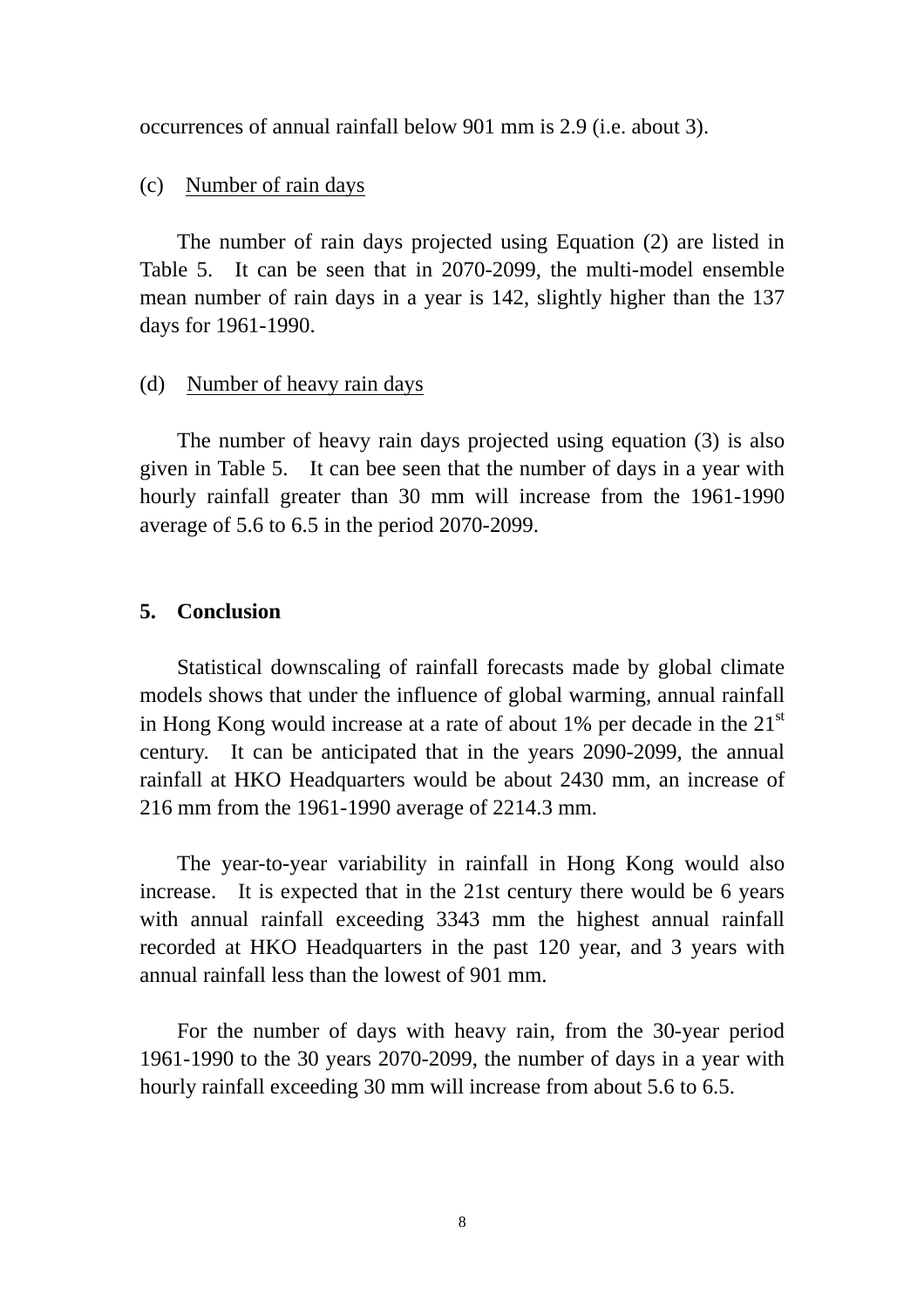#### **Acknowledgement**

The authors would like to thank Dr. W.L. Chang for his constructive comments especially on the statistical downscaling of extreme rainfall, and to Mr. Y. H. Lau for his effort in data extraction and compilation.

## **References**

- Benestad, R., 2001: A comparison between two empirical downscaling strategies. *Int. J. Climatol.*, 21, 1645-1668.
- Dai, A., I.Y. Fung, and A.D.D. Genio, 1997: Surface observed global land precipitation variations during 1900-88, *J. Climat*., **10**, 2943-2962.
- Fan, L.J, C.B. Fu, and D.L. Chen, 2005: Review on creating future climate change scenarios by statistical techniques. *Adv. Earth Sci*., **20**, 320-329 (in Chinese with English abstract).
- Hanssen-Bauer, C. Achberger, R.E. Benestad, D.Chen, and E.J. Forland, 2005: Statistical downscaling of climate scenarios over Scandinavia. *Clim Res.*, **29**, 255-268.
- Houghton, J. T., L. G. Meihra Filho, J. Bruce, Hoesung Lee, B. A. Callander, E. Haites, N. Harris, and K. Maskell (Editors), 1994, "*Radiation Forcing in Climate Change and An Evaluation of the IPCC IS92 Emission Scenarios."* IPCC Special Report, Cambridge University Press, 339 pp.
- IPCC, 1998, "*The Regional Impacts of Climate Change: An Assessment of Vulnerability*". A Special Report of IPCC Working Group II [Watson, Robert T., Marufu C. Zinyowera, and Richard H. Moss (eds.)]. Cambridge University Press, Cambridge, United Kingdom and New York, NY, USA, 517 pp.
- IPCC, 2001, "*Climate Change 2001: The Science of Climate Change*". Contribution of the Working Group I to the Third Assessment Report of the Intergovernmental Panel on Climate Change [Houghton, J.T., Y. Ding, D.J. Griggs, M. Noguer, P.J. van der Linden, X. Dai, K. Maskell, C.A. Johnson (eds.)]. Cambridge University Press, Cambridge, United Kingdom and New York, NY, USA, 881 pp.
- Kidson, J.W., and C.S. Thompson, 1998: A comparison of statistical and model-based downscaling techniques for estimating local climate variations. *J. Clim.*, **11**, 735-753.
- Kilsby, C.G., Cowpertwit, P.S.P., O'connell, P.E., and Jones, P.D., 1998: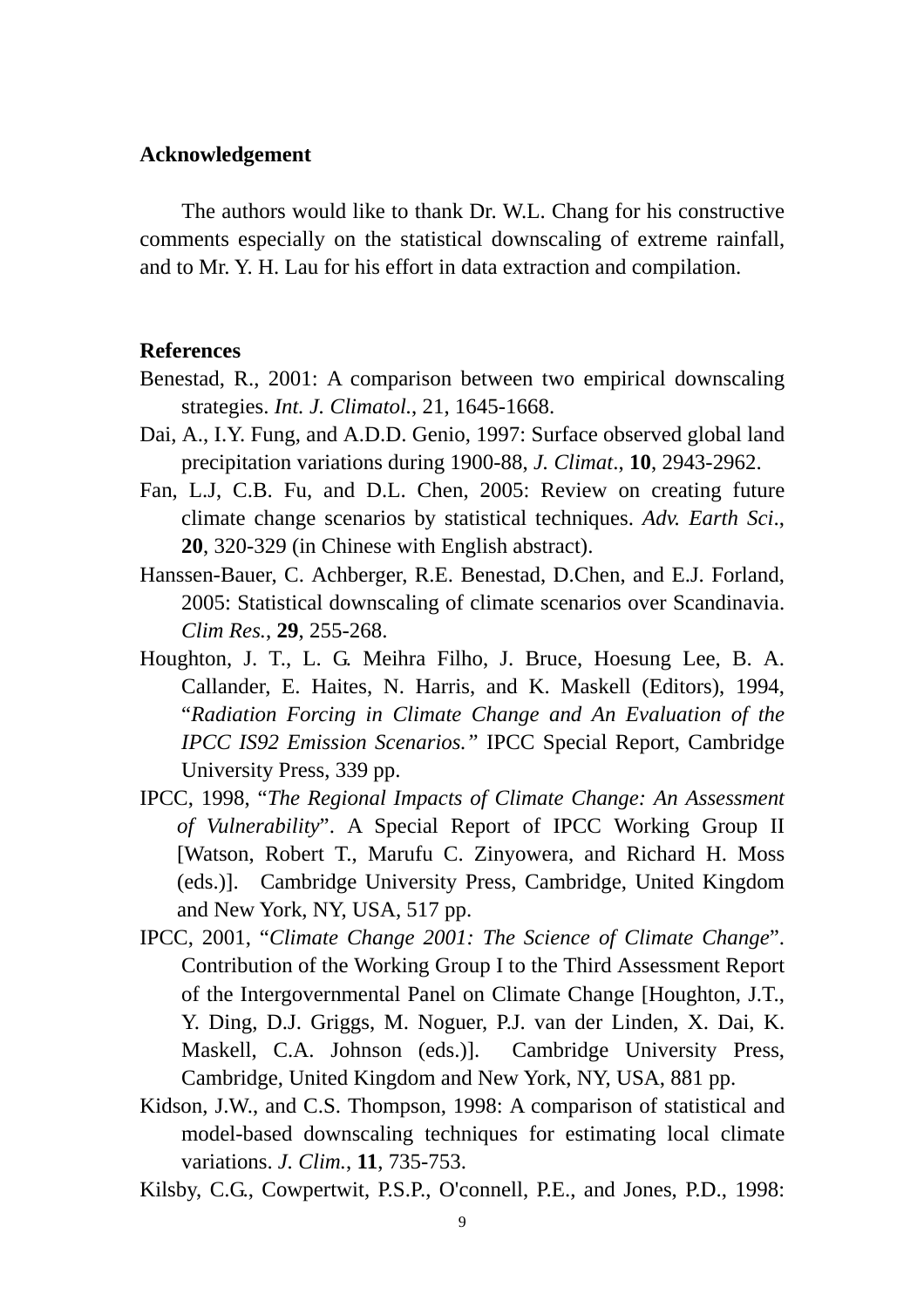Predicting rainfall statistics in England and Wales using atmospheric circulation variables. *Int. J. Climatol.*, **18**, 523-539.

- Lai, Murari, and Hideo Harasawa, 2001, "Future climate change scenarios for Asia as inferred from selected coupled Atmospheric-ocean Global Climate Models". *J. Met. Soc. of Japan*, **79**, No.1, 219-227.
- Leung Y.K., E.W.L. Ginn, M.C. Wu, K.H. Yeung and W.L. Chang, 2005, "Temperature Projections for Hong Kong in the 21<sup>st</sup> Century". *Bull. HK. Met. Soc.,* **14**, 21-48.
- Mitchell, Timothy D., Mike Hulme, and Mark New, 2002, "Climate data for political areas". *Area*, **34**, 109-112.
- Mullan, A.B., Wratt, D.S., and Renwick, J.A., 2001: Transient model scenarios of climate changes for New Zealand. *Weather and Climate*, **21**, 3-33.
- Murphy, J.M., 1999, "An evaluation of statistical and dynamical techniques for downscaling local climate". *J. Clim.*, **12**, 2256-2284.
- Nakicenovic, N., J. Alcamo, G. Davis, B. de Vries, J. Fenhann, S. Gaffin, K. Gregory, A. Grubler, T.Y. Jung, T. Kram, E.L. La Rovere, L. Michaelis, S. Mori, T. Morita, W. Pepper, H. Pitcher, L. Price, K. Raihi, A. Roehrl, H.-H. Rogner, A. Sankovski, M. Schlesinger, P. Shukla, S. Smith, R. Swart, S. van Rooijen, N. Victor, Z. Dadi, 2000, "*IPCC Special Report on Emissions Scenarios."* Cambridge University Press, Cambridge, United Kingdom and New York, NY, USA, 599 pp.
- Palmer, T. N., and J. Räisänen, 2002: Quantifying the risk of extreme seasonal precipitation events in a changing climate, *Nature*, **415**, 512-514.
- Von Storch, H.,Zorita, E., Cubasch, U., 1993, " Downscaling of global climate change estimates to regional scales: An application to Iberian rainfall in wintertime". *J. Clim*., **6**, 1161-1171.
- Wang, B., and X. Xu, 1997: Northern Hemisphere summer monsoon singularities and climatological intraseasonal oscillation, *J. Clim*., **10**, 1071-1085.
- Widmann, M., C.S. Bretherton and E.P. Salathe, 2003, "Statistical precipitation downscaling over the Northwestern United States using numerically simulated precipitation as a predictor". *J. Clim*., **16**, 799-816.
- Wigley, T.M., P. Jones, K. Briffa and G. Smith, 1990, "Obtaining subgrid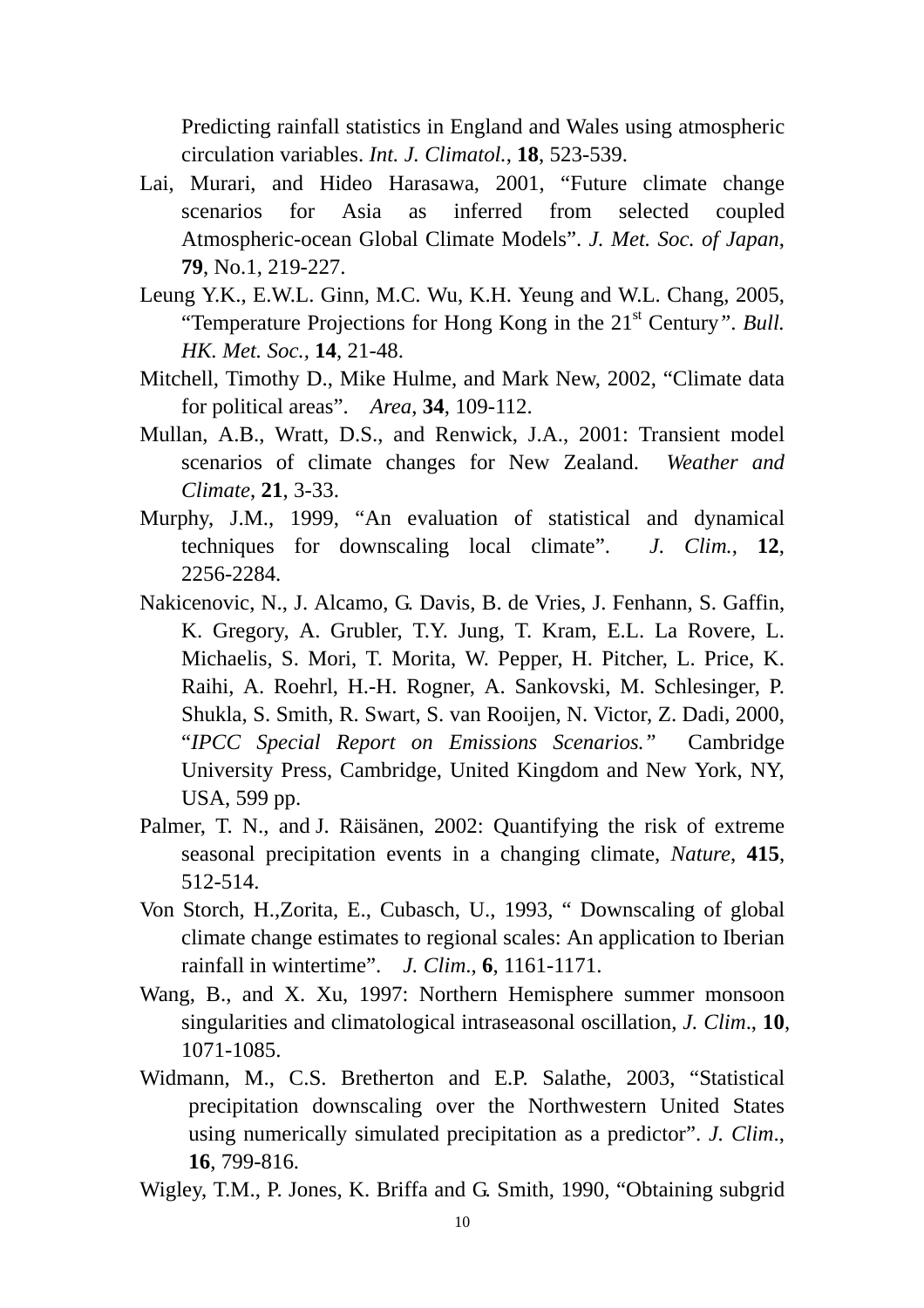scale information from coarse resolution general circulation output". *J. Geophys. Res.*, **95**, 1943-1953.

- Wilby, R.L., and T.M.L. Wigley, 2000, "Precipitation predictors for downscaling: Observed and general circulation model relationships". *Int. J. Climatol.*, **20**, 641-661.
- Wilby, R.L., S.P. Charles, E. Zorita, B. Timbal, P. Whetton, L. Mearns, 2005, "*Guidelines for use of climate scenarios developed from statistical downscaling methods"*. 27 pp (available at http://ipcc-dcc.cru.ues.ac.uk/guidelines/dgm\_n02\_v1\_09\_2009.pdf).
- Wilks, Daniel S., 1995, *Statistical Methods in the Atmospheric Sciences*. Academic Press, 467 pp.
- Zhao, Zongci, Xuejie Gao, and Ying Xu, 2005, "Advances on detection and projection of impacts of human activity upon climate change over East Asia and China". http://www.iugg.org/chinaIAMAS /03%20ADVANCES%20ON%20DETECTION.htm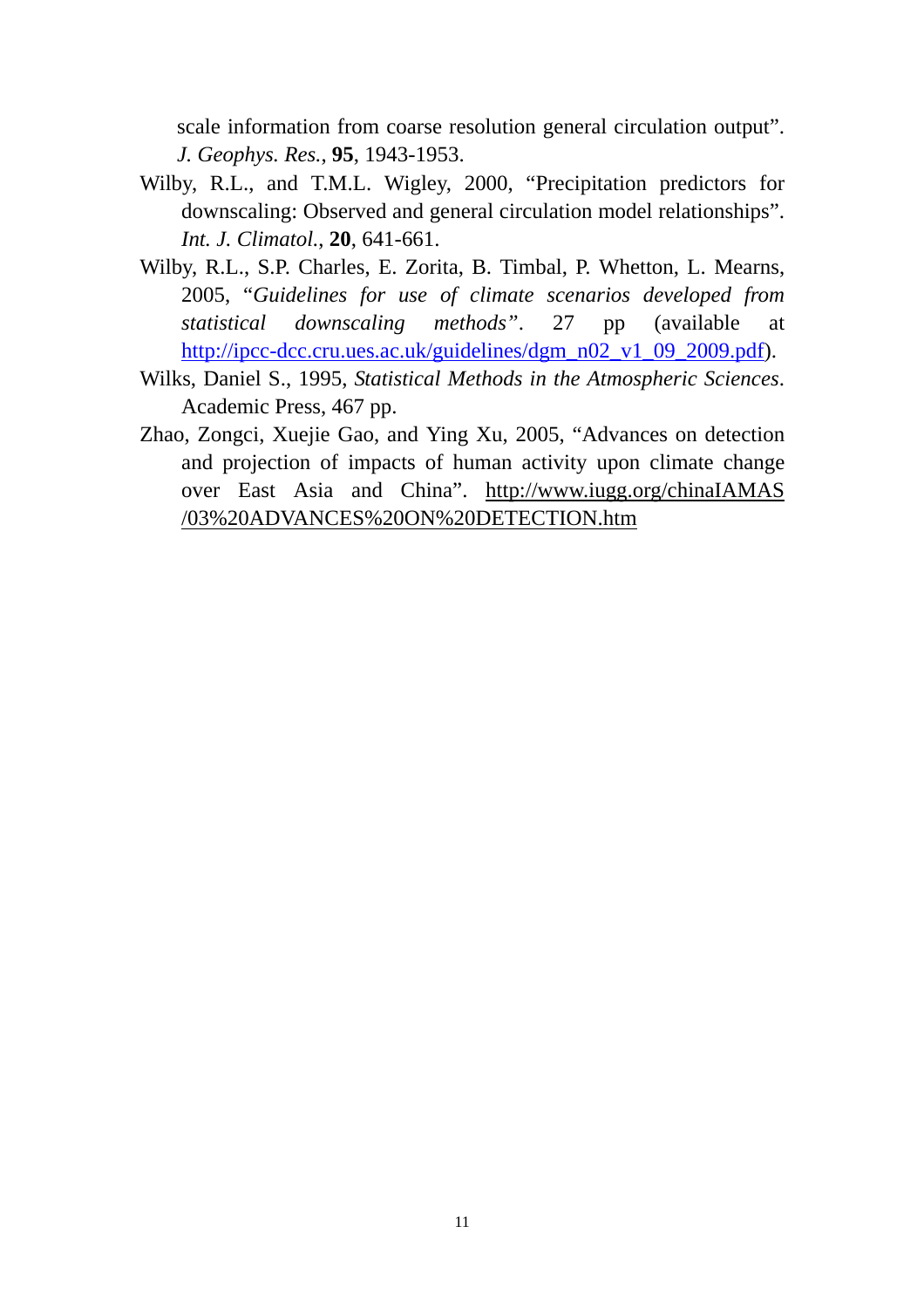**Table 1. Rainfall forecasts sourced from IPCC for different global climate models and different emission scenarios (shaded in light grey).**

| Model               |        | IS92a |           | <b>SRES</b> |     |     |                |           |                |
|---------------------|--------|-------|-----------|-------------|-----|-----|----------------|-----------|----------------|
|                     |        | GG    | <b>GS</b> | <b>A1FI</b> | A1B | A1T | A <sub>2</sub> | <b>B1</b> | B <sub>2</sub> |
| <b>GFDL</b>         | $R-15$ |       |           |             |     |     |                |           |                |
|                     | $R-30$ |       |           |             |     |     |                |           |                |
| <b>CCSR/NIES</b>    |        |       |           |             |     |     |                |           |                |
| CSIRO-Mk2           |        |       |           |             |     |     |                |           |                |
| CCCmal              | CGCM1  |       |           |             |     |     |                |           |                |
|                     | CGCM2  |       |           |             |     |     |                |           |                |
| HadCM3              |        |       |           |             |     |     |                |           |                |
| <b>NCAR DOE-PCM</b> |        |       |           |             |     |     |                |           |                |
| ECHAM4/OPYC3        |        |       |           |             |     |     |                |           |                |

\* IS92a: '*Business as Usual*' emission scenario. GG: cooling by sulphates not included, GS: cooling by sulphates included. SRES: *Special Report on Emission Scenarios*. A1FI: fossil fuel intensive, A1B: balanced fossil and non-fossil fuel usage, A1T: emphasis on non-fossil fuels; A2: most rapid population growth but comparatively slow economic and technological growth; B1: global solutions to sustainability; B2: increasing population with regional and local solutions to sustainability.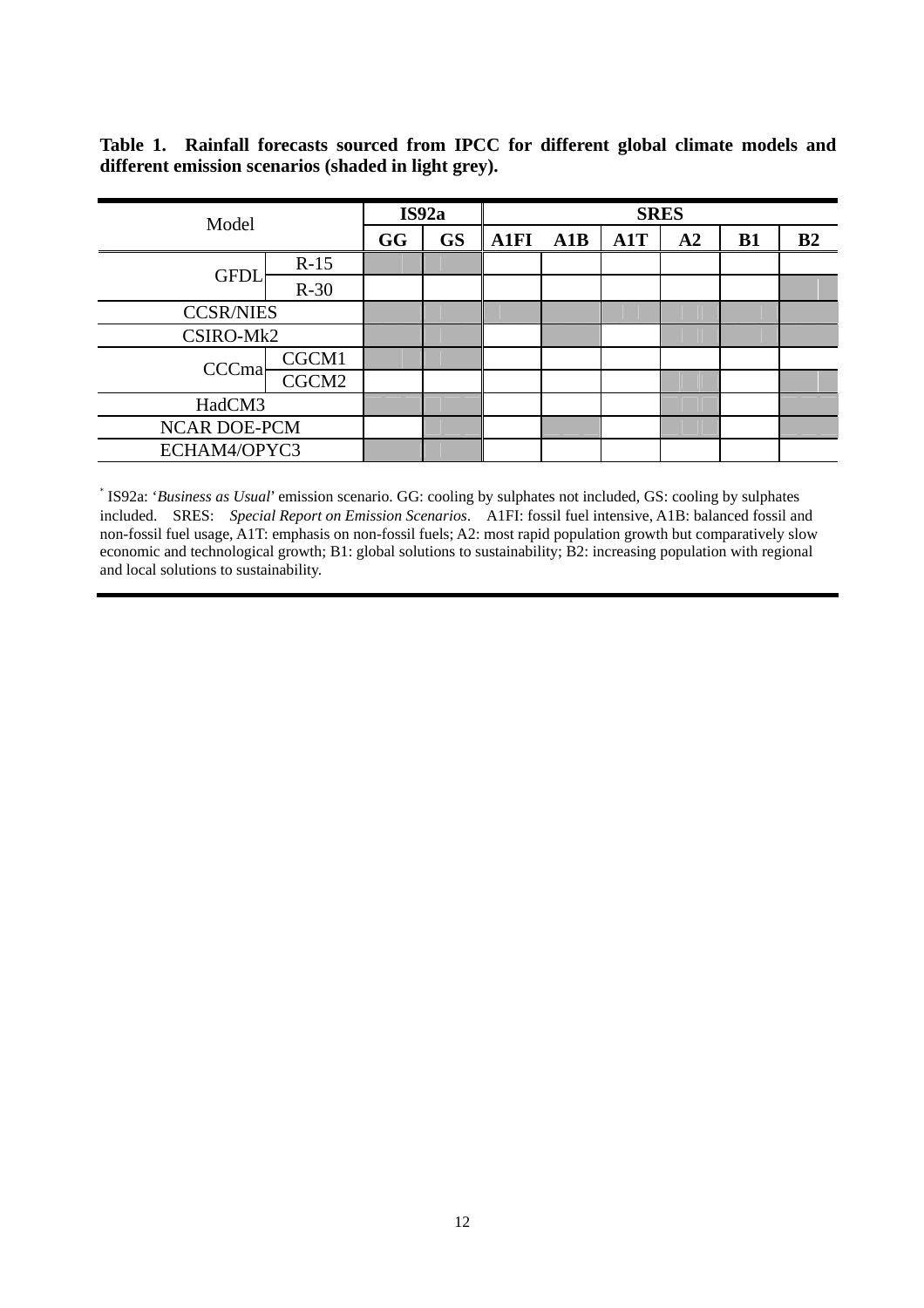| Scenario      |           | Model                |           | 10-year   | 30-year   |           |           |  |
|---------------|-----------|----------------------|-----------|-----------|-----------|-----------|-----------|--|
|               |           |                      | 2040-2049 | 2090-2099 | 2010-2039 | 2040-2069 | 2070-2099 |  |
|               |           | GFDL-R15             | 285.0     |           | 0.7       |           |           |  |
|               |           | <b>CCSR/NIES</b>     | $-220.5$  | 146.6     | 140.3     | 18.9      | 261.0     |  |
|               | GG        | CSIRO-Mk2            | 139.3     | 71.7      | 28.3      | 284.9     | 228.0     |  |
|               |           | CCCma CGCM1          | 96.7      | $-18.6$   | 31.3      | $-170.3$  | 124.9     |  |
|               |           | HadCM3               | $-188.1$  | 513.7     | $-136.9$  | $-183.4$  | 188.4     |  |
|               |           | ECHAM4/OPYC3         | $-155.2$  | $-564.3$  | $-53.4$   | $-232.4$  | $-287.2$  |  |
| IS92a         |           | GFDL-R15             | $-98.8$   |           | $-160.4$  |           |           |  |
|               |           | <b>CCSR/NIES</b>     | $-262.3$  | 129.4     | 109.4     | $-120.8$  | 159.1     |  |
|               |           | CSIRO-Mk2            | $-33.5$   | $-32.2$   | 43.9      | $-56.0$   | 139.9     |  |
|               | <b>GS</b> | CCCma CGCM1          | $-449.5$  | $-1051.2$ | $-488.4$  | $-669.7$  | $-884.2$  |  |
|               |           | HadCM3               | 105.8     | $-333.7$  | 123.7     | 40.1      | 121.0     |  |
|               |           | ECHAM4/OPYC3         | 14.0      |           | $-64.8$   |           |           |  |
|               | A1FI      | <b>CCSR/NIES</b>     | 300.1     | 416.3     | 51.1      | 191.8     | 610.4     |  |
|               | A1B       | <b>CCSR/NIES</b>     | 534.4     | 882.1     | 415.6     | 669.3     | 738.5     |  |
|               |           | CSIRO-Mk2            | 473.1     | 382.0     | 185.3     | 538.6     | 584.2     |  |
|               | A1T       | <b>CCSR/NIES</b>     | 318.1     | 1028.4    | 269.8     | 438.4     | 786.2     |  |
|               |           | <b>CCSR/NIES</b>     | 250.6     | 628.7     | 281.1     | 388.2     | 670.3     |  |
|               | A2        | CSIRO-Mk2            | 439.3     | 425.2     | 296.9     | 363.5     | 667.6     |  |
|               |           | CCCma CGCM2          | $-305.4$  | $-450.8$  | 24.4      | $-296.5$  | $-587.6$  |  |
| <b>SRES</b>   |           | HadCM3               | $-57.7$   | 241.4     | 101.1     | 40.4      | 347.8     |  |
|               | B1        | <b>CCSR/NIES</b>     | 276.5     | 747.4     | 207.9     | 687.8     | 546.2     |  |
|               |           | CSIRO-Mk2            | 250.3     | 600.8     | 370.4     | 220.4     | 421.9     |  |
|               |           | GFDL-R30             | $-198.2$  | 191.0     | 97.3      | 40.7      | 161.0     |  |
|               |           | <b>CCSR/NIES</b>     | 351.2     | 968.4     | 598.7     | 788.6     | 742.8     |  |
|               | B2        | CSIRO-Mk2            | 462.5     | 602.5     | 217.3     | 307.2     | 504.1     |  |
|               |           | CCCma CGCM2          | 98.0      | $-655.9$  | $-161.7$  | $-280.4$  | $-407.4$  |  |
|               |           | HadCM3               | 363.6     | 307.5     | $-3.8$    | 105.4     | 226.9     |  |
|               |           | Ensemble upper limit | 534.4     | 1028.4    | 598.7     | 788.6     | 786.2     |  |
| Ensemble mean |           | 103.3                | 215.7     | 93.5      | 129.8     | 252.7     |           |  |
|               |           | Ensemble lower limit | $-449.5$  | $-1051.2$ | $-488.4$  | $-669.7$  | $-884.2$  |  |

**Table 2. Projected change in annual rainfall in Hong Kong. The change is with reference of the 1961-1990 normal.** 

\* Results of NCAR DOE-PCM model are not given as the model's rainfall data from 1961-1990 are not available from the IPCC DCC website.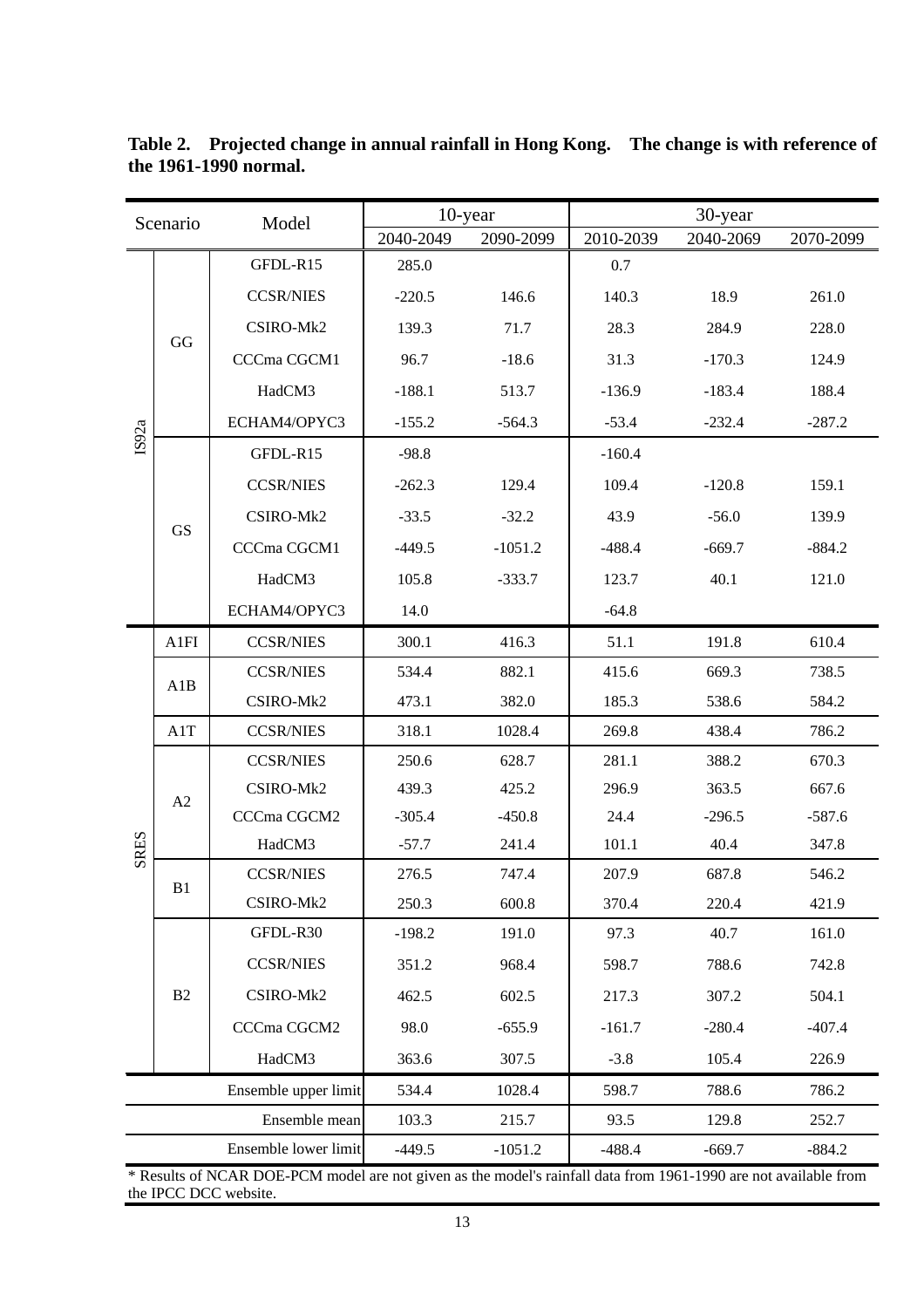**Table 3. Projected change in 30-year mean annual rainfall from 1961-1990 to 2070-2099 for different climate models and for different emission scenarios. Scenarios are ranked according to the atmospheric carbon dioxide concentration from low to high, SRES B1 being the lowest and SRES A1FI the highest.** 

| <b>Scenarios</b><br>Model | Atmospheric carbon dioxide concentration |       |                |       |          |           |             |       | Scenario |
|---------------------------|------------------------------------------|-------|----------------|-------|----------|-----------|-------------|-------|----------|
|                           | lowest                                   |       |                |       | highest  |           |             |       | mean     |
|                           | <b>SRES</b>                              |       |                |       | IS92a    |           | <b>SRES</b> |       |          |
|                           | B <sub>1</sub>                           | A1T   | B <sub>2</sub> | A1B   | GG       | <b>GS</b> | A2          | A1FI  |          |
| <b>CCSR/NIES</b>          | 546.2                                    | 786.2 | 742.8          | 738.5 | 261.0    | 159.1     | 670.3       | 610.4 | 564.3    |
| CSIRO-Mk2                 | 421.9                                    |       | 504.1          | 584.2 | 228.0    | 139.9     | 667.6       |       | 424.3    |
| HadCM3                    |                                          |       | 226.9          |       | 188.4    | 121.0     | 347.8       |       | 221.0    |
| CCCma CGCM1/2             |                                          |       | $-407.4$       |       | 124.9    | $-884.2$  | $-587.6$    |       | $-438.6$ |
| ECHAM4/OPYC3              |                                          |       |                |       | $-287.2$ |           |             |       | $-287.2$ |
| GFDL-R30                  |                                          |       | 161.0          |       |          |           |             |       | 161.0    |
| Model mean                | 484.1                                    | 786.2 | 245.5          | 661.4 | 103.0    | $-116.1$  | 274.5       | 610.4 | 252.7    |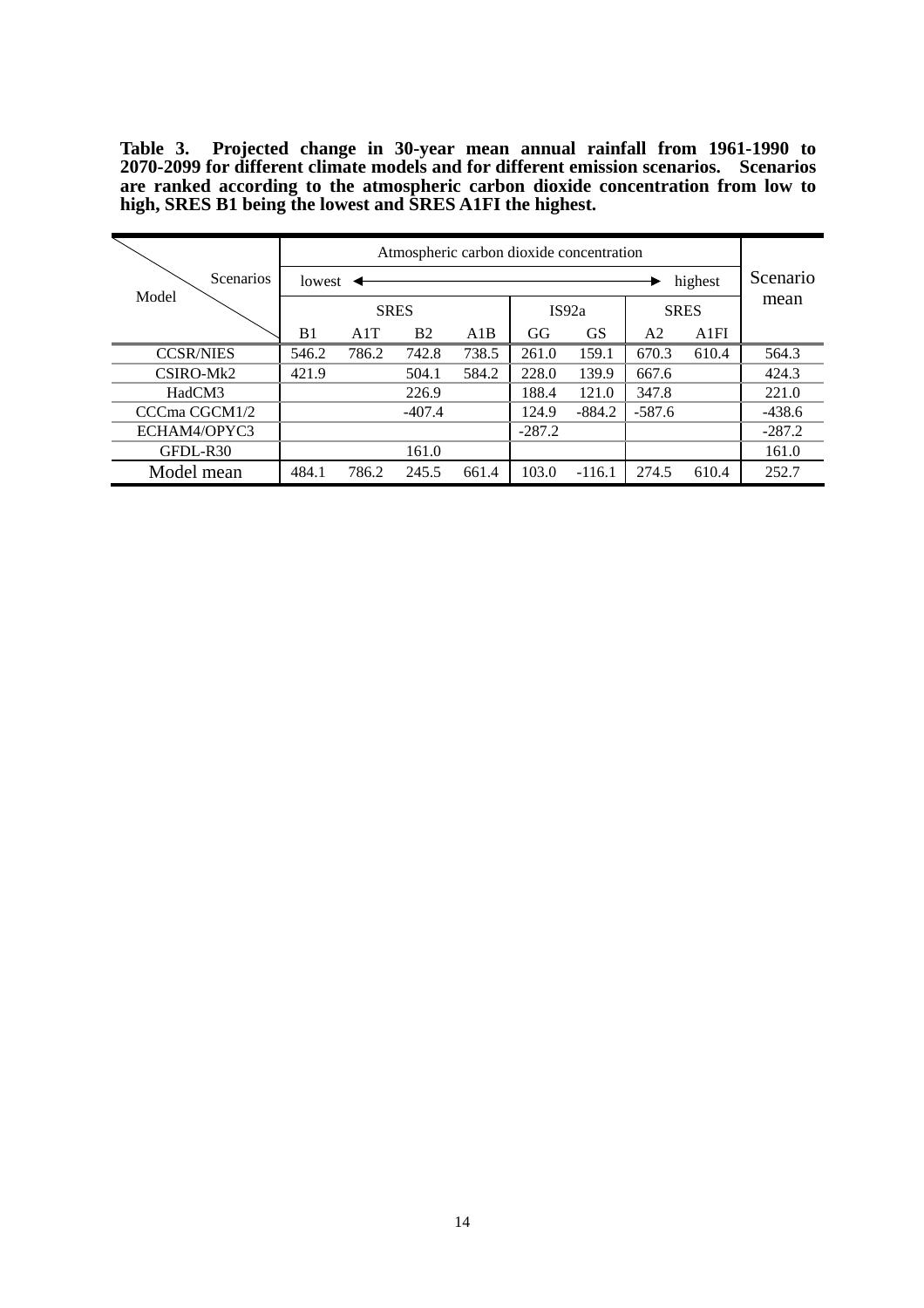**Table 4. Comparison of the projected change in 30-year mean annual rainfall in Hong Kong from 1961-1990 to 2070-2099 obtained in the present study with that obtained by the Climate Research Unit (CRU) of the University of East Anglia.**  

| Model       | Scenario       | Present study | <b>CRU</b> |  |
|-------------|----------------|---------------|------------|--|
|             | A <sub>2</sub> | 667.6         | 312.7      |  |
| CSIRO-Mk2   | B <sub>1</sub> | 421.9         | 288.6      |  |
|             | <b>B2</b>      | 504.1         | 265.7      |  |
| CCCma CGCM2 | A <sub>2</sub> | $-587.6$      | $-93.5$    |  |
|             | B <sub>2</sub> | $-407.4$      | $-152.8$   |  |
| HadCM3      | A2             | 347.8         | 386.9      |  |
|             | B <sub>2</sub> | 226.9         | 377.1      |  |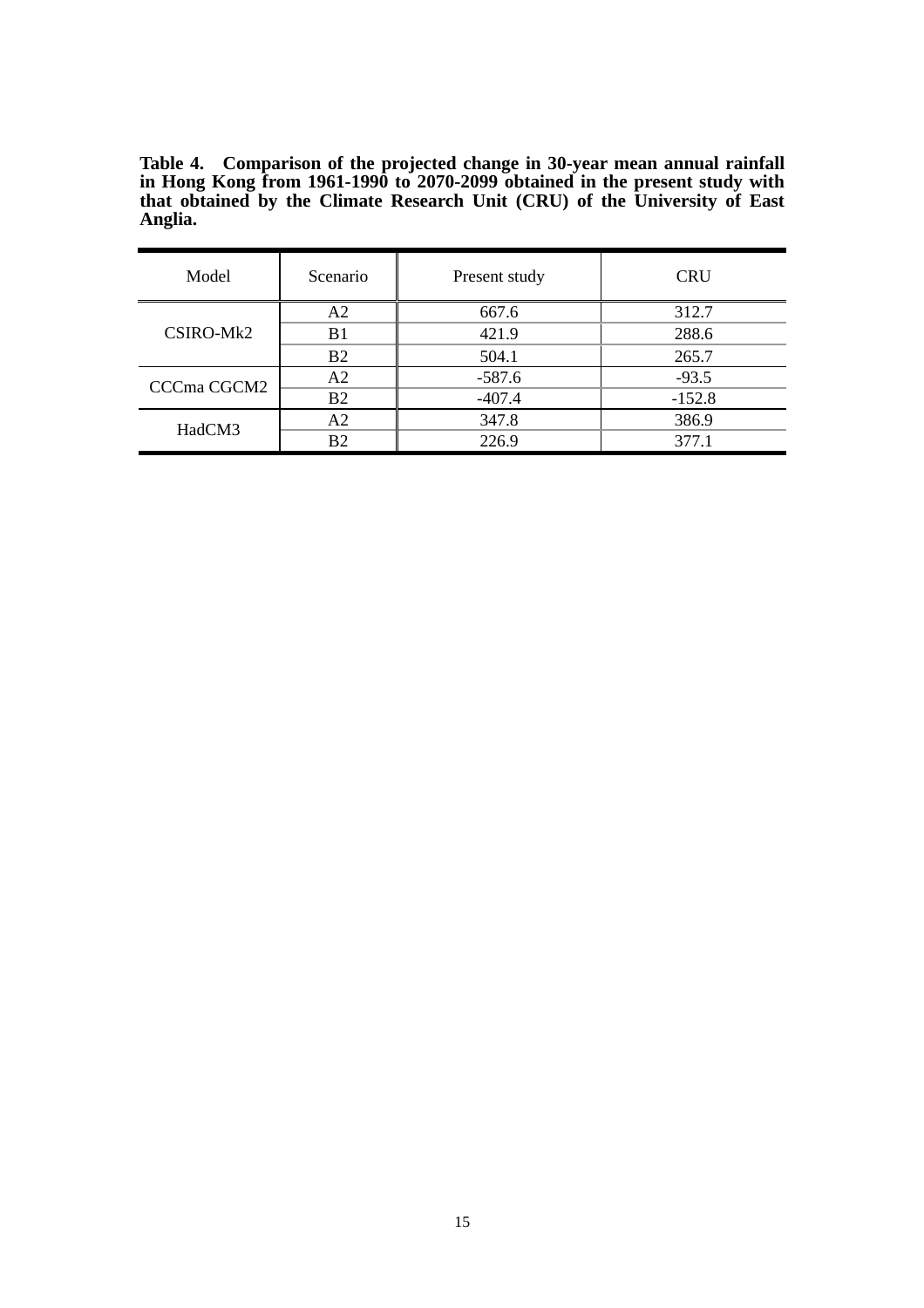| <b>Parameters</b>            | Period    |       | 1961-90 |        |       |         |  |
|------------------------------|-----------|-------|---------|--------|-------|---------|--|
|                              |           | Lower | Mean    | Median | Upper | average |  |
|                              |           | limit |         |        | limit |         |  |
| Annual number                | 2010-2039 | 128.2 | 139.1   | 139.2  | 148.6 |         |  |
| of rain days                 | 2040-2069 | 124.7 | 139.8   | 138.7  | 152.2 | 137.4   |  |
| (days)                       | 2070-2099 | 120.7 | 142.1   | 142.0  | 152.1 |         |  |
| Annual number of             | 2010-2039 | 3.9   | 5.9     | 5.9    | 7.7   |         |  |
| days with hourly             | 2040-2069 | 3.3   | 6.0     | 5.8    | 8.3   | 5.6     |  |
| rainfall $>$ 30 mm<br>(days) | 2070-2099 | 2.5   | 6.5     | 6.4    | 8.3   |         |  |

**Table 5. Projected annual number of rain days and annual number of days with hourly rainfall exceeding 30 mm.**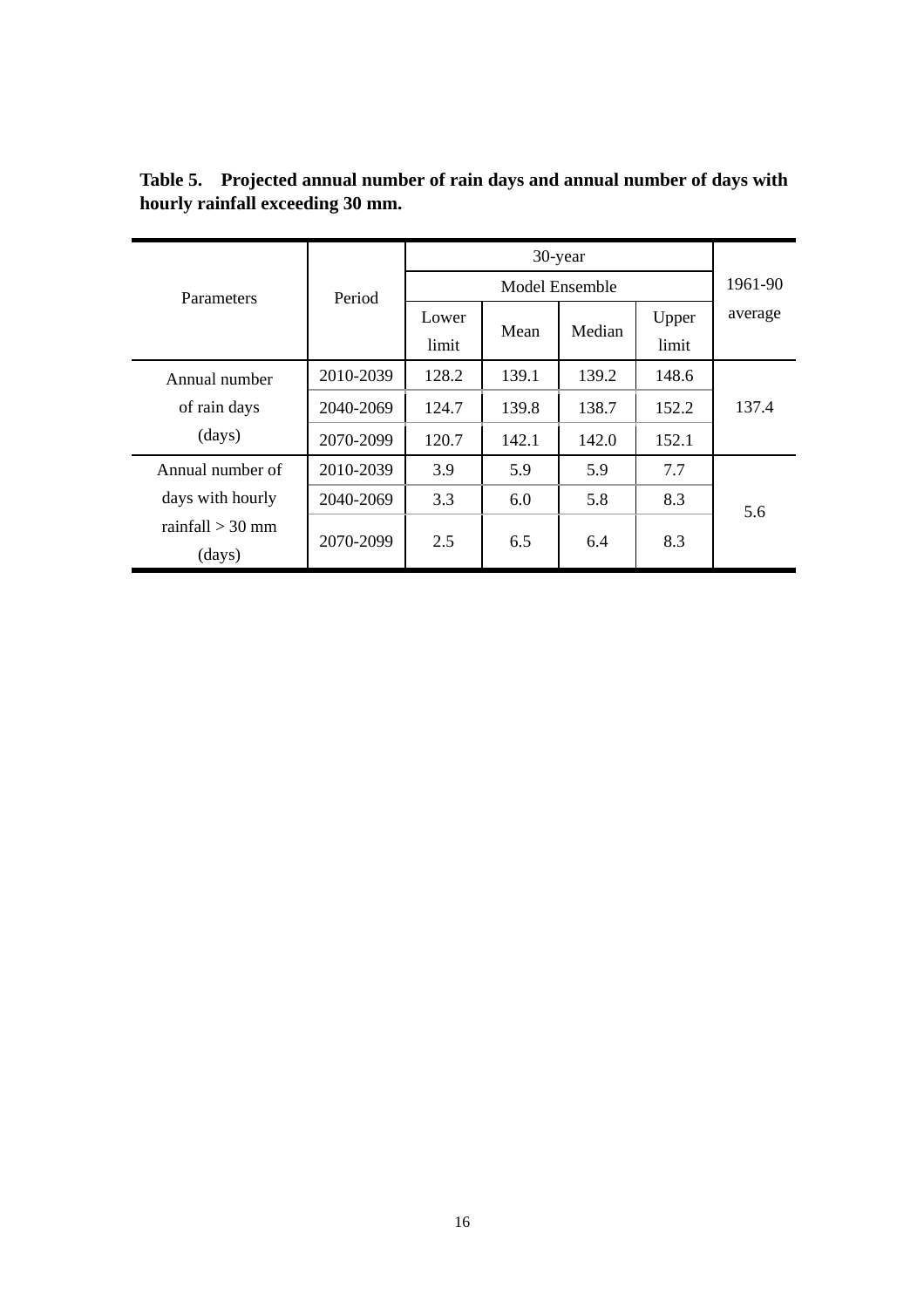

**Figure 1. Location of the Hong Kong Observatory Headquarters (indicated by the solid triangle) and 81 rainfall recording stations in Mainland China (indicated by dots). White dots (a total of 41) denote stations in southern China (defined as**  region X1:20-30<sup>o</sup>N and 105-120<sup>o</sup>E). Black dots (a total of 40) denote stations in **central China (defined as region X2: 30-40<sup>o</sup>N and 105-120<sup>o</sup>E).**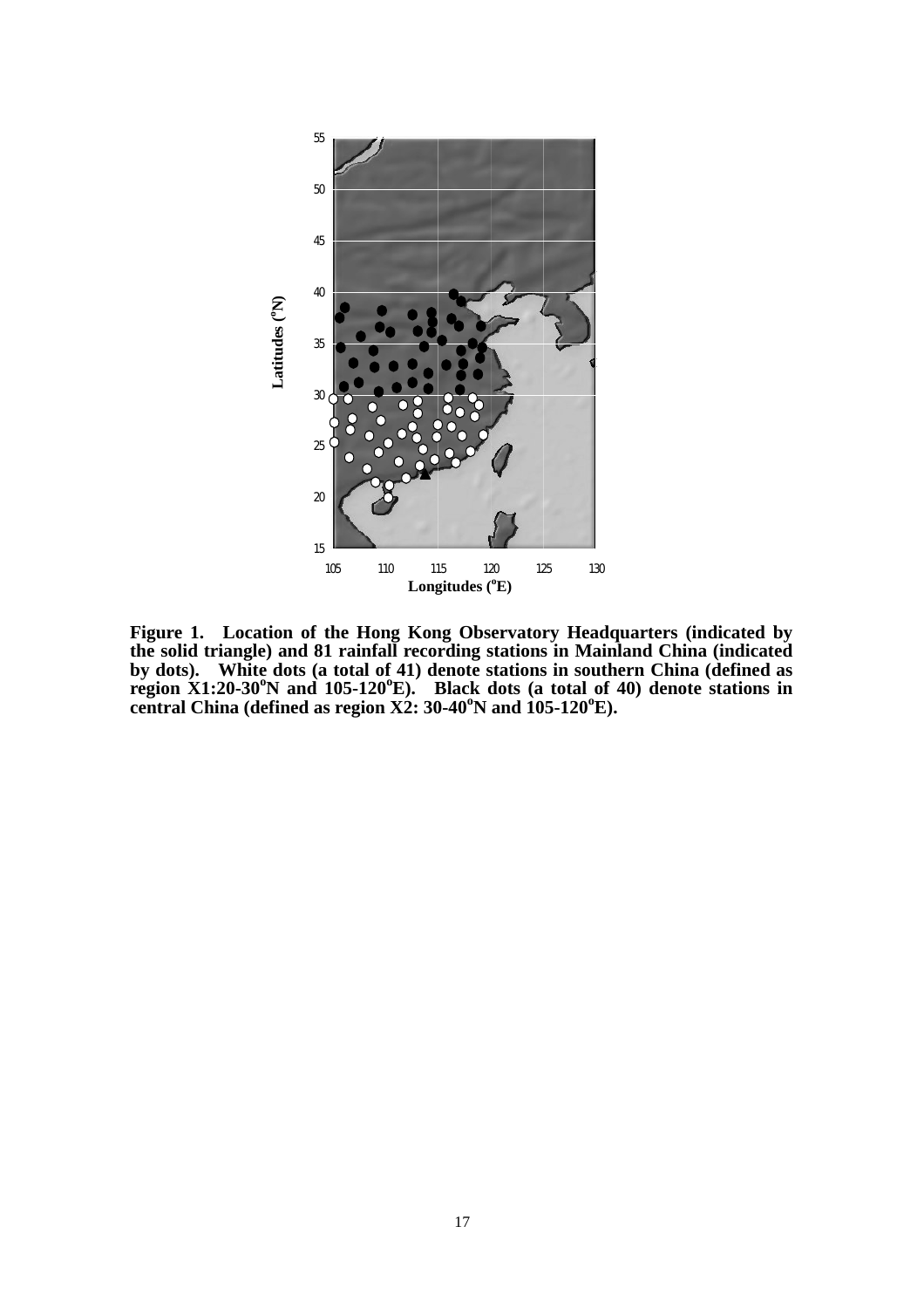

**Figure 2. Multiple linear regression of the annual rainfall anomaly in Hong Kong with that in southern China (X1) and in central China (X2).**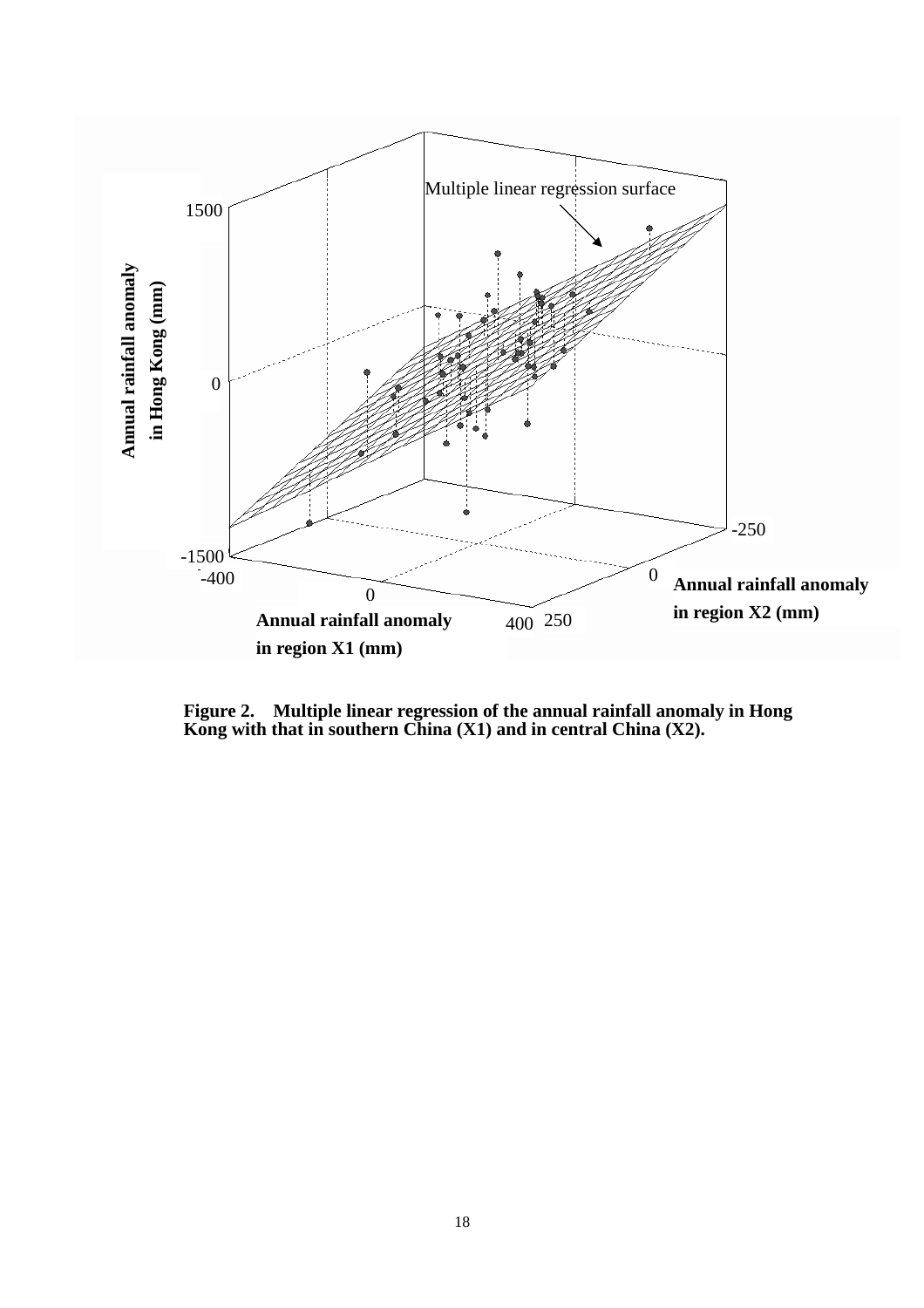

**Figure 3. Time series of the annual rainfall in Hong Kong. Both linear trends shown are not significant at the 5% level.**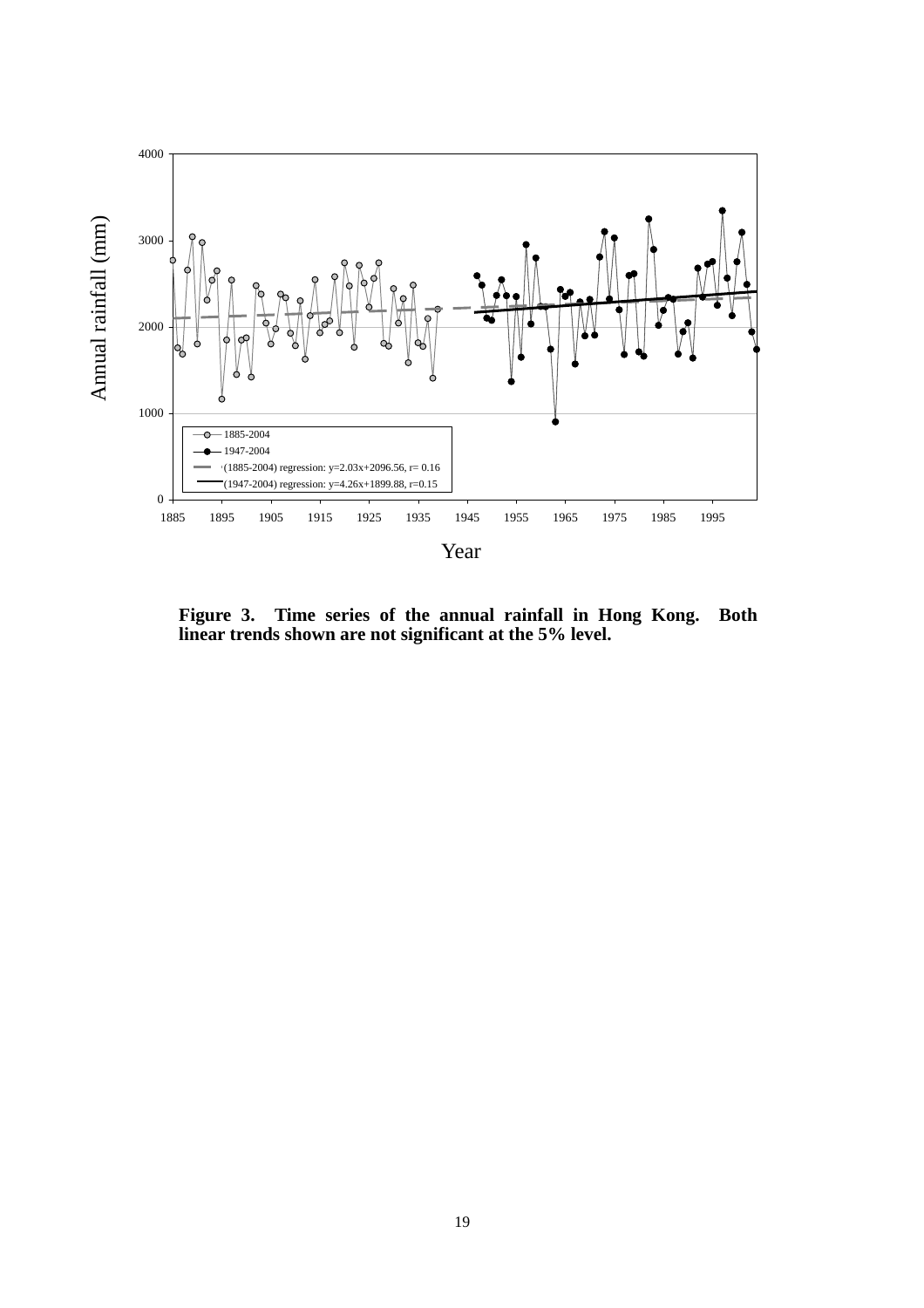

**Figure 4. Past and projected changes in annual rainfall in Hong Kong. The change is with reference to the 1961-1990 normal.**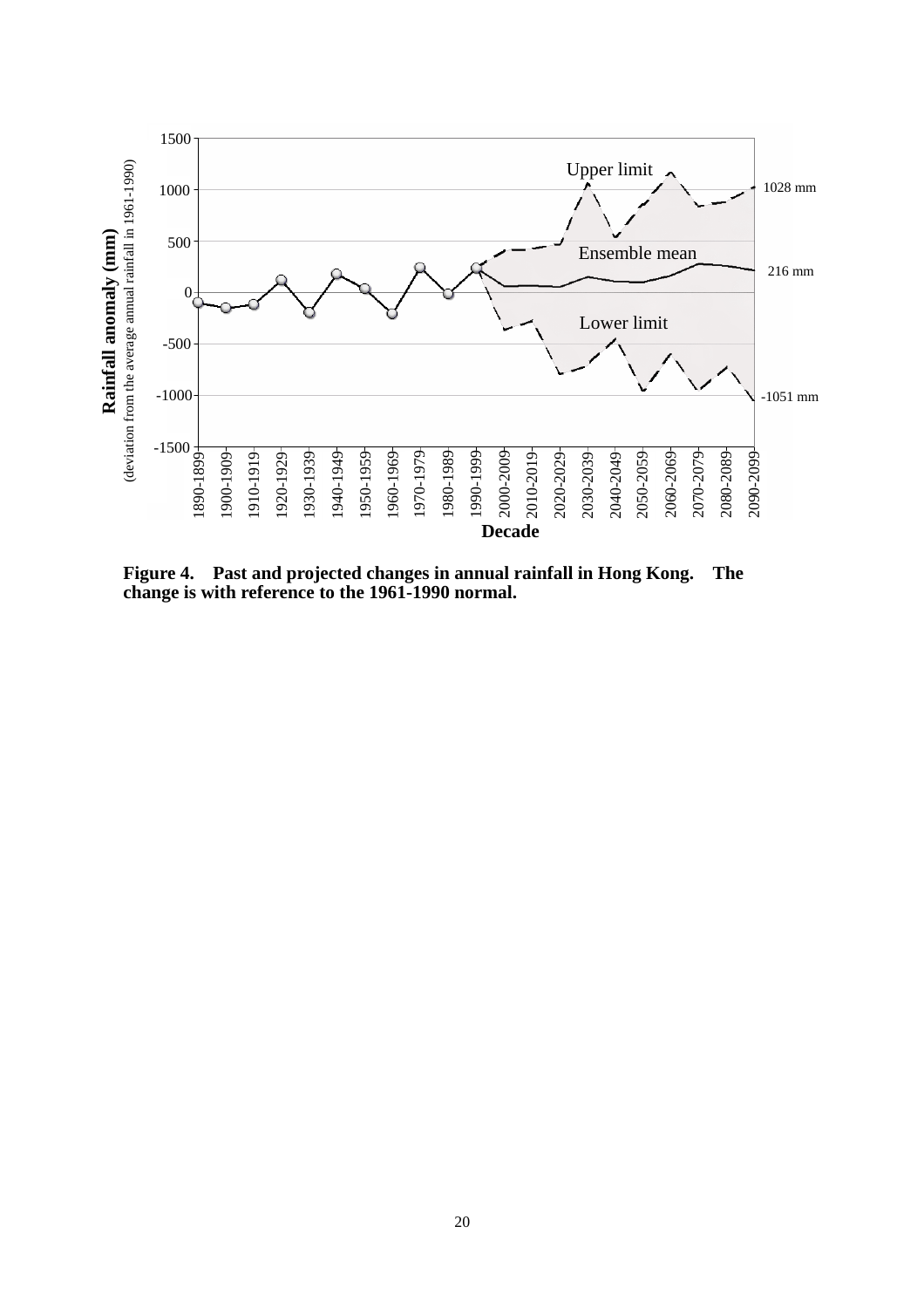

**Figure 5. Projected changes in annual rainfall in Hong Kong based on different models under (a) IS92a GG, (b) IS92a GS, (c) SRES and (d) all scenarios. Rainfall change is with reference to the 1961-90 normal. The dark line joining the black dots denotes the multi-model ensemble mean.**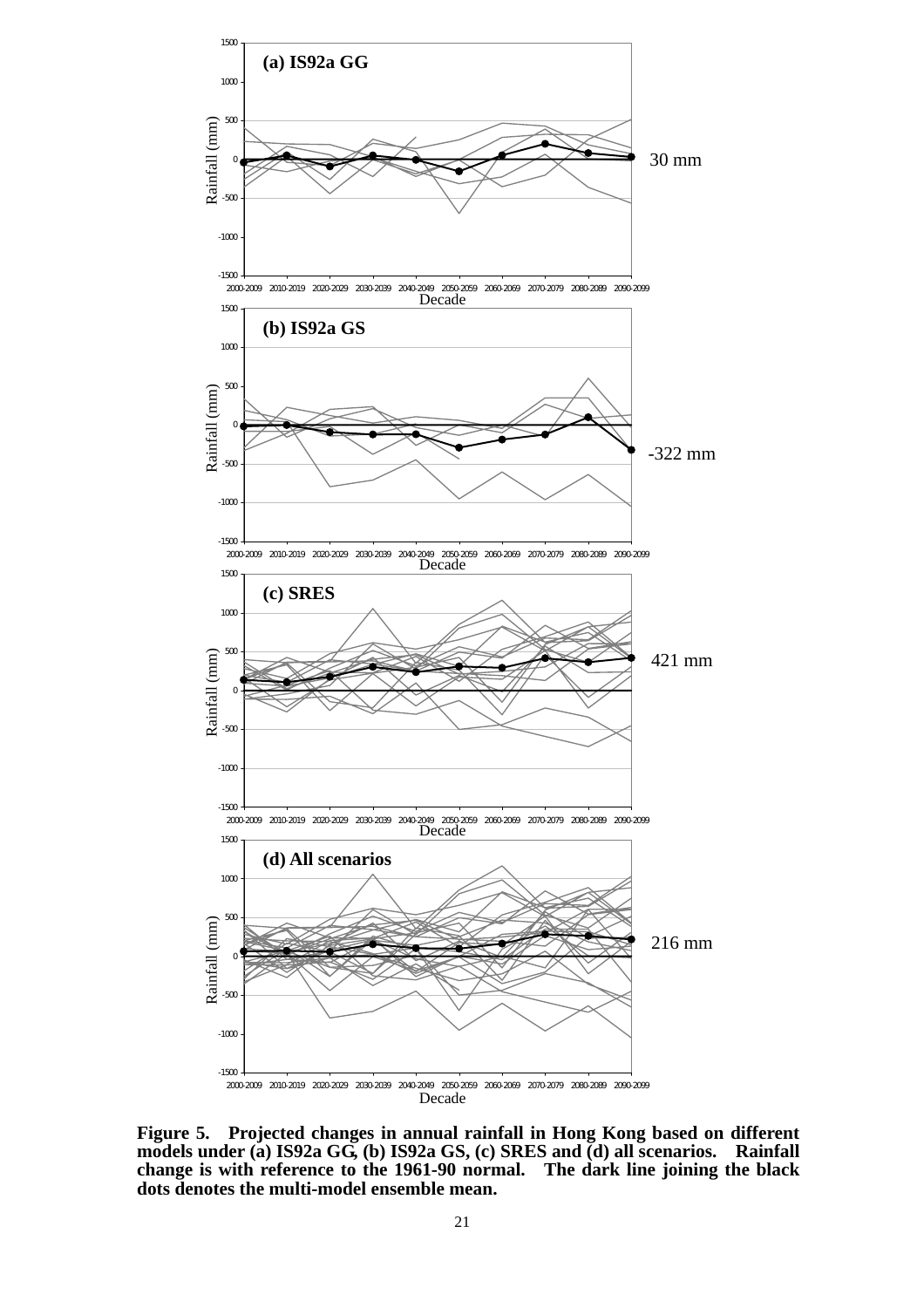

**Figure 6. Projected changes in 30-year mean anuual rainfall and annual mean temperature in Hong Kong from 1961-1990 to 2070-2099 for different emission scenarios. Crosses represent projected changes based on different models under various scenarios. The black dot denotes the ensemble mean of all available scenarios and models.**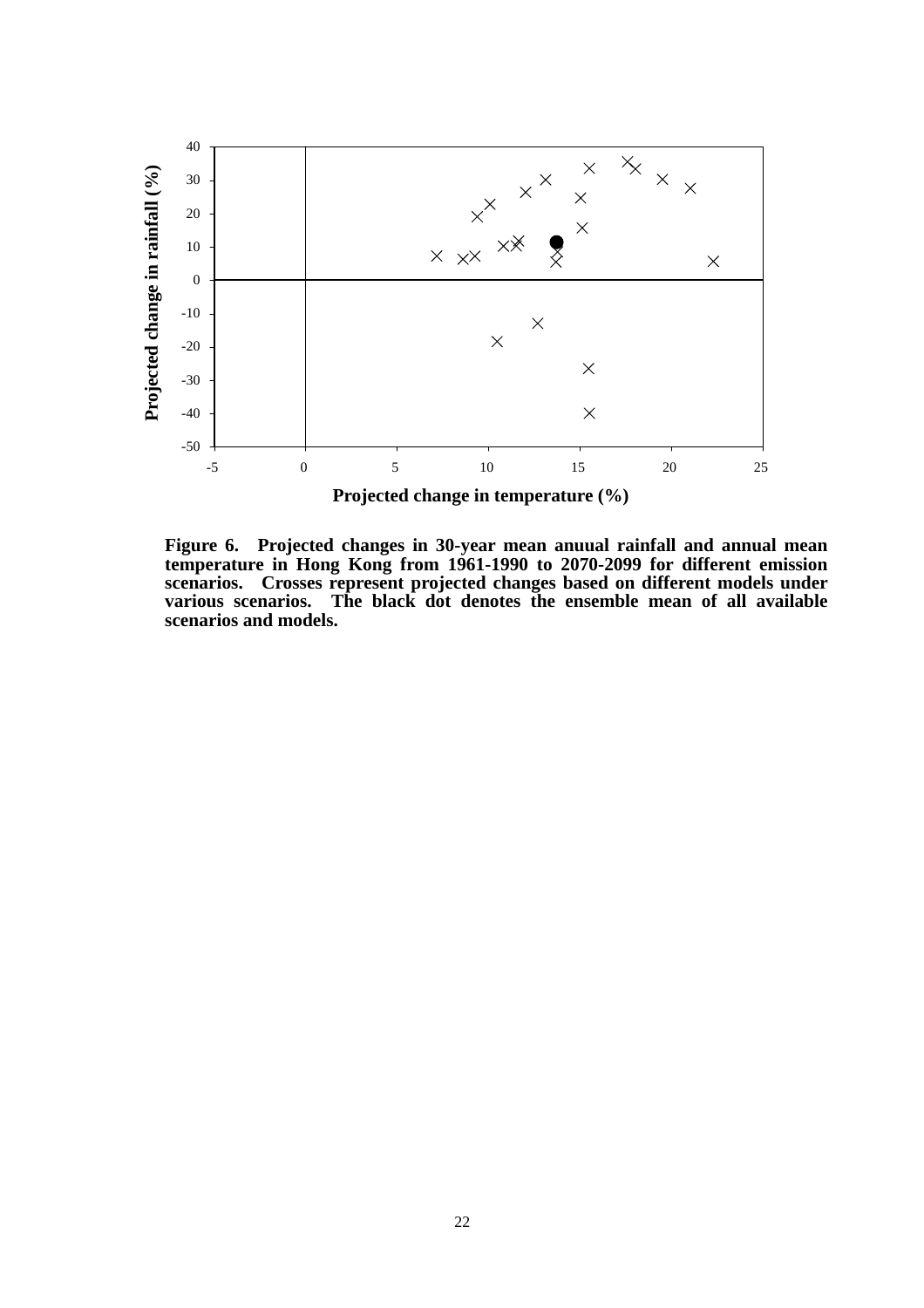

**Figure 7. Projected changes in annual rainfall in Hong Kong and in Guangdong in the 21st century (% increase per 100 years). Trends for Guangdong are obtained from http://www.ipcc.cma.gov.cn/cn/MapSys/.**